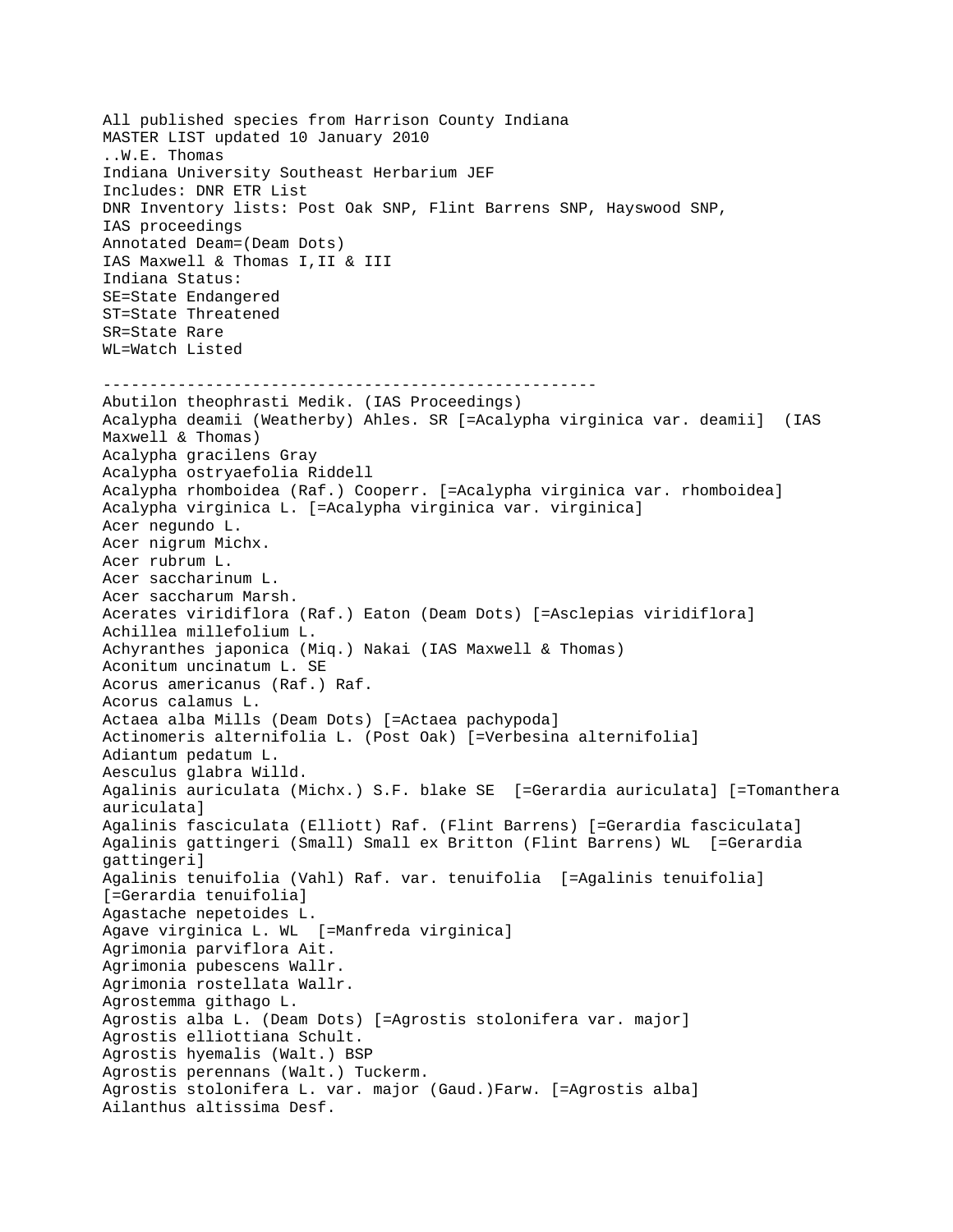```
Alisma subcordatum Raf. (IAS Maxwell & Thomas)
Alliaria petiolata Cav. and Grande (IAS Proceedings) [=Alliaria officinalis]
Allium canadense L. (Flint Barrens) [=Allium canadense var. canadense]
Allium cernuum Roth. [=Allium cernuum var. cernuum]
Allium sativum L. (IAS Proceedings)
Allium vineale L. [=Allium vineale subsp. vineale]
Alopecurus carolinianus Walt.
Amaranthus albus L. (IAS Proceedings)
Amaranthus graecizans L. (Deam Dots) [=Amaranthus blitoides]
Amaranthus spinosus L. (IAS Proceedings)
Ambrosia artemisiifolia L. var. elatior Descourt. [=Ambrosia elatior]
Ambrosia trifida L. (IAS Maxwell & Thomas)
Amelanchier arborea Michx. (Flint Barrens)
Amelanchier canadensis (L.) Medic.
Ammannia coccinea Rottb.
Amorpha fruticosa L. (IAS Proceedings)
Ampelamus albidus (Nutt.) Britt. (Deam Dots) [=Cynanchum laeve] [=Gonolobus 
laevis]
Ampelopsis cordata Michx.
Amphicarpa bracteata (L.) Fern.
Amphicarpa bracteata (L.) Fern. var. comosa (L.) Fern.
Amsonia tabernaemontana Walter [=Amsonia tabernaemontana var. tabernaemontana]
Anagallis arvensis L. (IAS Proceedings)
Anagallis minima (L.) Krause [=Centunculus minimus]
Andropogon furcatus Muhl. (Deam Dots) [=Andropogon gerardi] [=Andropogon gerardi 
var. gerardi]
Andropogon gerardi Vitm. var. gerardi [=Andropogon gerardi] [=Andropogon 
furcatus]
Andropogon gyrans Ashe (Flint Barrens)
Andropogon scoparius Michx.
Andropogon ternarius Michx. (Flint Barrens)
Andropogon virginicus L.
Anemone virginiana L.
Anemonella thalictroides Richards [=Thalictrum thalictroides]
Angelica venenosa (Greenway) Fern.
Angelica villosa (Walt) BSP (Deam Dots) [=Angelica venenosa]
Anoda cristata (L.) Schltdl. [IAS Thomas & Maxwell 2009]
Antennaria howellii Greene subsp. neodioica (Greene) R.J. Bayer [=Antennaria 
neodioica] [=Antennaria neglecta var. attenuata]
Antennaria neglecta Greene var. attenuata (Fern.) Cronq. [=Antennaria neodioica] 
[=Antennaria howellii subsp. neodioica]
Antennaria neglecta Greene var. neglecta [=Antennaria neglecta]
Antennaria neodioica Greene (IAS Proceedings) [=Antennaria howellii subsp. 
neodioica] [=Antennaria neglecta var. attenuata]
Antennaria parlinii Fernald subsp. fallax (Greene) R.J.Bayer & Stebbins (Post 
Oak) [=Antennaria plantaginifolia var. ambigens] [=Antennaria fallax] 
[=Antennaria fallax var. calophyla]
Antennaria plantaginifolia (L.) Richards. [=Antennaria plantaginifolia var. 
plantaginifolia]
Antennaria plantaginifolia (L.) Richards. var. ambigens [=Antennaria parlinii 
subsp. fallax] [=Antennaria fallax] [=Antennaria fallax var. calophyla]
Apios americana Medik.
Aplectrum hyemale (Muhl. ex Willd.) Torr.
Apocynum cannabinum L.
Apocynum x medium Greene
Aquilegia canadensis L.
Arabidopsis thaliana (L.)Heynh. [=Sisymbrium thalianum]
```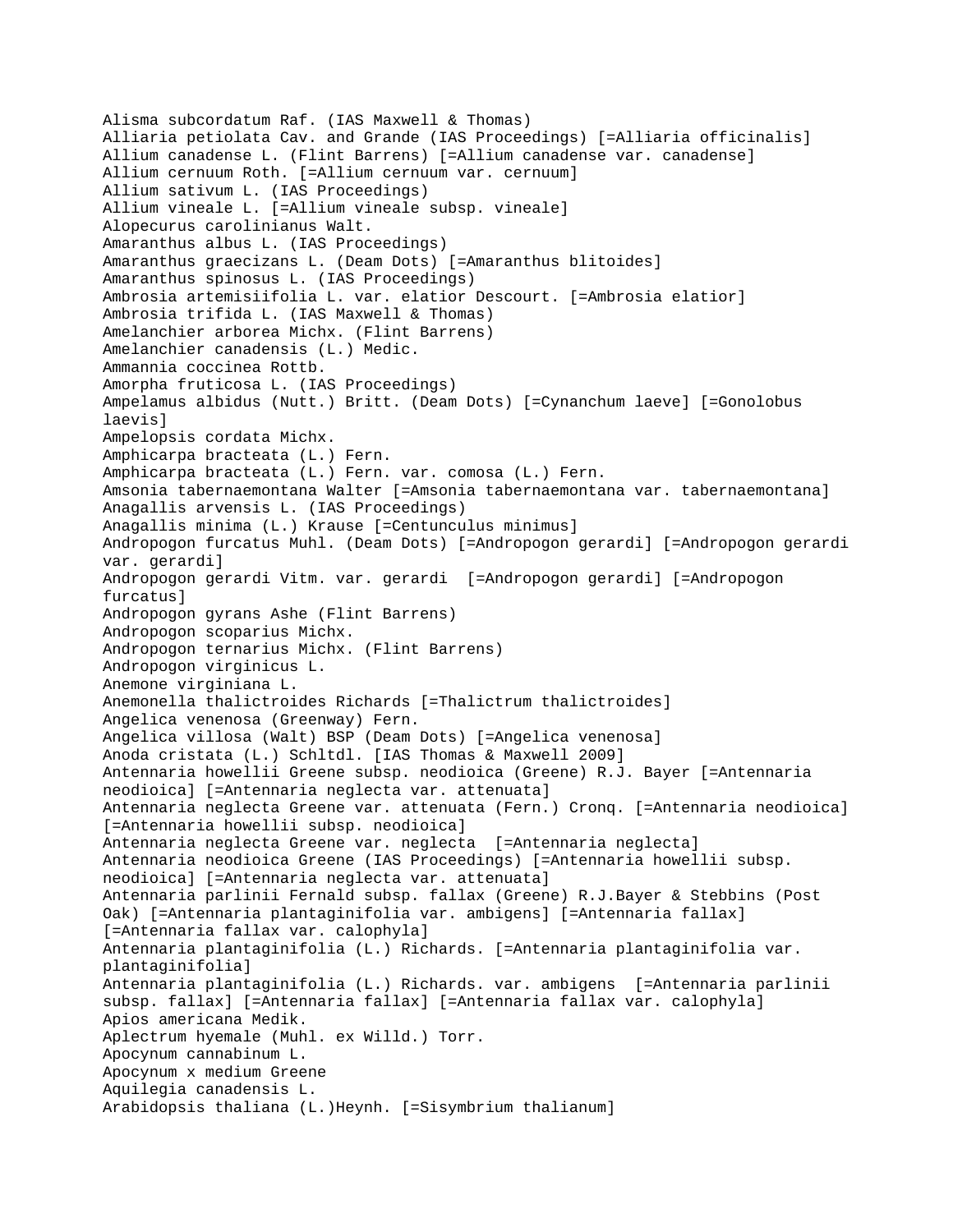```
Arabis canadensis L.
Arabis dentata (Torr.) T. & G. (Deam Dots) [=Arabis shortii]
Arabis laevigata Poir.
Arabis patens Sull. SE 
Arabis shortii (Fernald) Gleason [=Arabis dentata]
Arabis virginica (L.) Poir. (Deam Dots) [=Sibara virginica]
Aralia spinosa L.
Arctium minus (Hill) Bernh.
Arenaria serpyllifoila L.
Arisaema atrorubens (Ait.) Blume [=Arisaema triphyllum] [=Arisaema triphyllum 
subsp. triphyllum]
Arisaema dracontium (L.) Schott
Arisaema triphyllum (L.) Schott subsp. triphyllum [=Arisaema atrorubens] 
[=Arisaema triphyllum]
Aristida dichotoma Michx.
Aristida longespica Poir. var. longespica 
Aristida oligantha Michx.
Aristida purpurascens Poir. (Flint Barrens)
Aristolochia serpentaria L.
Aronia melanocarpa (Michx.) Ell.
Artemisia annua L.
Artemisia ludoviciana Nutt. (IAS Maxwell & Thomas)
Aruncus dioicus Walt.
Arundinaria gigantea Walt.
Asarum canadense L. [=Asarum canadense var. canadense] [=Asarum reflexum] 
[=Asarum canadense var. reflexum]
Asarum canadense L. var. canadense [=Asarum canadense] [=Asarum reflexum] 
[=Asarum canadense var. reflexum]
Asclepias amplexicaulis Sm.
Asclepias exaltata L.
Asclepias incarnata L.
Asclepias phytolaccoides Pursh (Deam Dots) [=Asclepias exaltata]
Asclepias purpurascens L.
Asclepias quadrifolia Jacq.
Asclepias syriaca L.
Asclepias tuberosa L.
Asclepias tuberosa L. subsp. interior (IAS Proceedings)
Asclepias variegata L. WL
Asclepias verticillata L.
Asclepias viridiflora Raf.
Asclepias viridis Walt. SE
Ascyrum hypericoides L. [=Hypericum hypericoides] [=Hypericum stragulum]
Ascyrum hypericoides L. var. multicaule (Michx.)Fern. (Deam Dots)
Asimina triloba (L.) Dunal
Asparagus officinalis L. (IAS Proceedings)
Asplenium cryptolepis Fern. (IAS Proceedings) [=Asplenium ruta-muraria var. 
cryptolepis]
Asplenium platyneuron (L.) Oakes ex D.C.Eaton
Asplenium resiliens Kunze SE
Asplenium rhizophyllum L. [=Camptosorus rhizophyllus]
Asplenium ruta-muraria L. ST
Asplenium ruta-muraria L. var. cryptolepis (Fern.) Wherry [=Asplenium 
cryptolepis]
Asplenium trichomanes L. (Deam Dots)
Aster cordifolius L. [=Aster cordifolius var. cordifolius]
Aster dumosus L. (Flint Barrens) [=Aster dumosus var. dumosus]
Aster laevis L. [=Aster laevis var. laevis]
```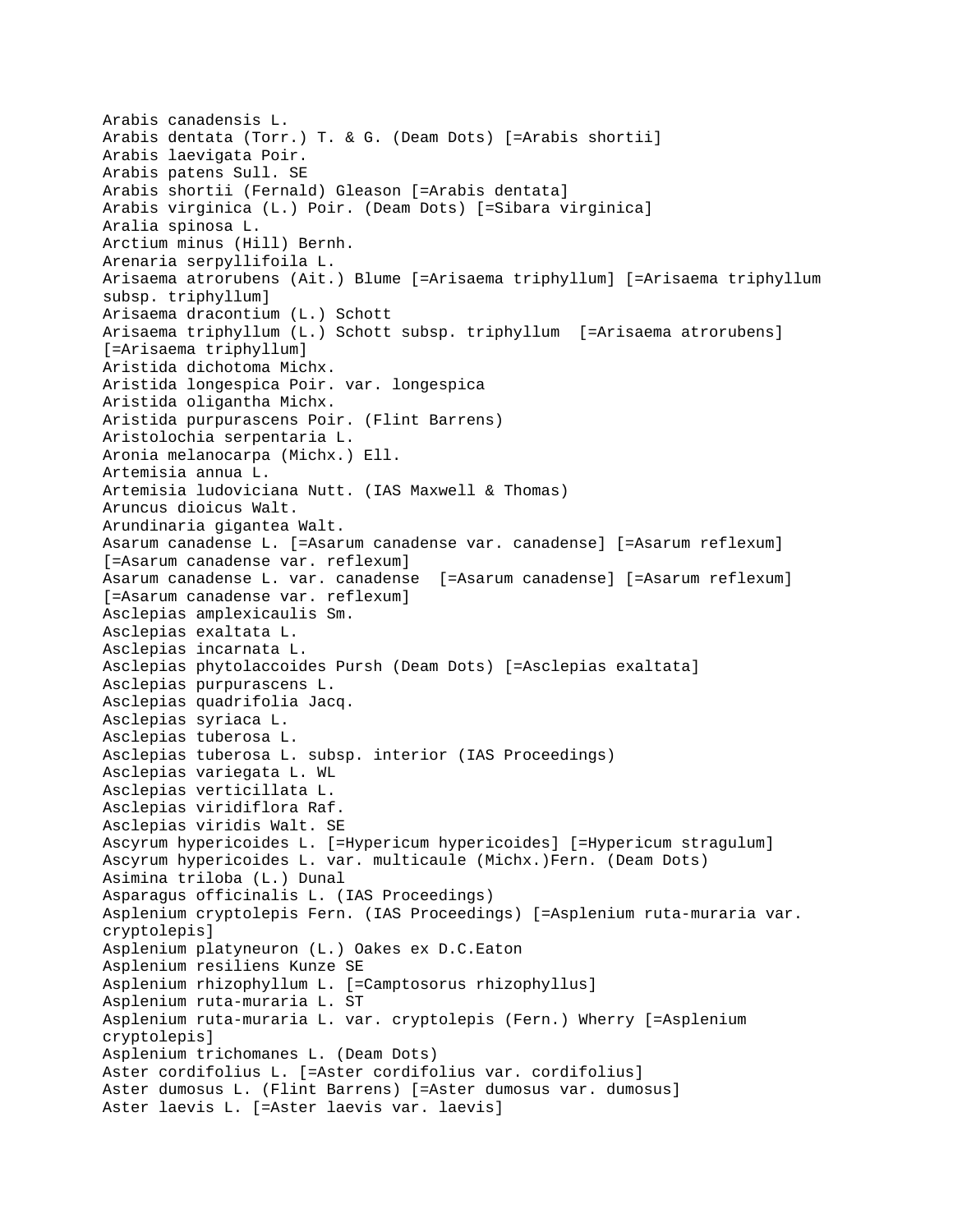Aster lateriflorus (L.) Britton Aster lateriflorus (L.) Britton var. lateriflorus Aster linariifolius L. Aster oblongifolius Nutt. SR Aster oblongifolius Nutt. var. angustatus Shinners (IAS Proceedings) Aster patens Aiton [=Aster patens var. patens] Aster pilosus Willd. var. demotus S.F. Blake Aster sagittifolius Willd. [=Aster cordifolius var. sagittifolius] Aster shortii Lindl. Aster solidagineus Michx. WL [=Sericocarpus linifolius] Aster undulatus L. WL Astragalus canadensis L. [=Astragalus canadensis var. canadensis] Athyrium angustum (Willd.) K. Presl [=Athyrium filix-femina var. rubellum] Athyrium angustum (Willd.) Pres. var. elatius (Link) Butters (Deam Dots) Athyrium asplenioides (Michx.) A.A.Eaton [=Athyrium filix-femina var. asplenioides] Athyrium filix-femina (L.) Roth var. asplenioides (Michx.) Farw. [=Athyrium asplenioides] Athyrium filix-femina (L.) Roth var. cyclosorum Rupr. Athyrium pycnocarpon (Spreng.) Tidestrom Athyrium thelypteroides (Michx.) Desv. Aureolaria flava (L.) Farw. var. flava [=Gerardia flava] Aureolaria flava (L.) Farw. var. macrantha Pennell Aureolaria virginica (L.) Pennell [=Gerardia virginica] Bacopa rotundifolia (Michx.) Wettst. ST (IAS Maxwell & Thomas) Baptisia australis (L.) R. Br. ST [=Baptisia australis var. australis] Baptisia leucantha T.& G. (Flint Barrens) [=Baptisia alba var. macrophylla] [=Baptisia lactea] Barbarea vulgaris R. Br. (Flint Barrens) Barbarea vulgaris R. Br. var. arcuata (Opiz) Fries (IAS Proceedings) Belamcanda chinensis (L.) DC. Benzoin aestivale (L.) Nees. (Deam Dots) [=Lindera benzoin] Bidens aristosa (Michx.) Britton var. retorsa (Sherff) Wunderlin (IAS Proceedings) [=Bidens polylepis] Bidens bipinnata L. Bidens comosa (Gray) Wieg. (Deam Dots) [=Bidens tripartita] Bidens frondosa L. Bidens tripartita L. [=Bidens comosa] Bidens vulgata Greene Bignonia capreolata L. Blephilia ciliata (L.) Benth. Blephilia hirsuta (Pursh) Benth. Boehmeria cylindrica (L.) Sw. Botrychium biternatum (Savaiter) Underwood (Flint Barrens) Botrychium dissectum Spreng. var. obliquum Muhl. [=Botrychium dissectum] [=Botrychium dissectum var. dissectum] Botrychium virginianum (L.) Sw. Bouteloua curtipendula (Michx.) Torr. Brachyelytrum erectum (Schreb.) Beauv. Brasenia schreberi J.F.Gmel. (IAS Maxwell & Thomas) Brauneria purpurea (L.) Britt (Deam Dots) [=Echinacea purpurea] Brickellia eupatorioides (L.) Shinners var. eupatorioides [=Kuhnia eupatorioides] Bromus commutatus Schrad. Bromus inermis Leyss. [IAS Thomas & Maxwell 2009] Bromus japonicus Thunb. ex Murr. Bromus pubescens Muhl. (Flint Barrens)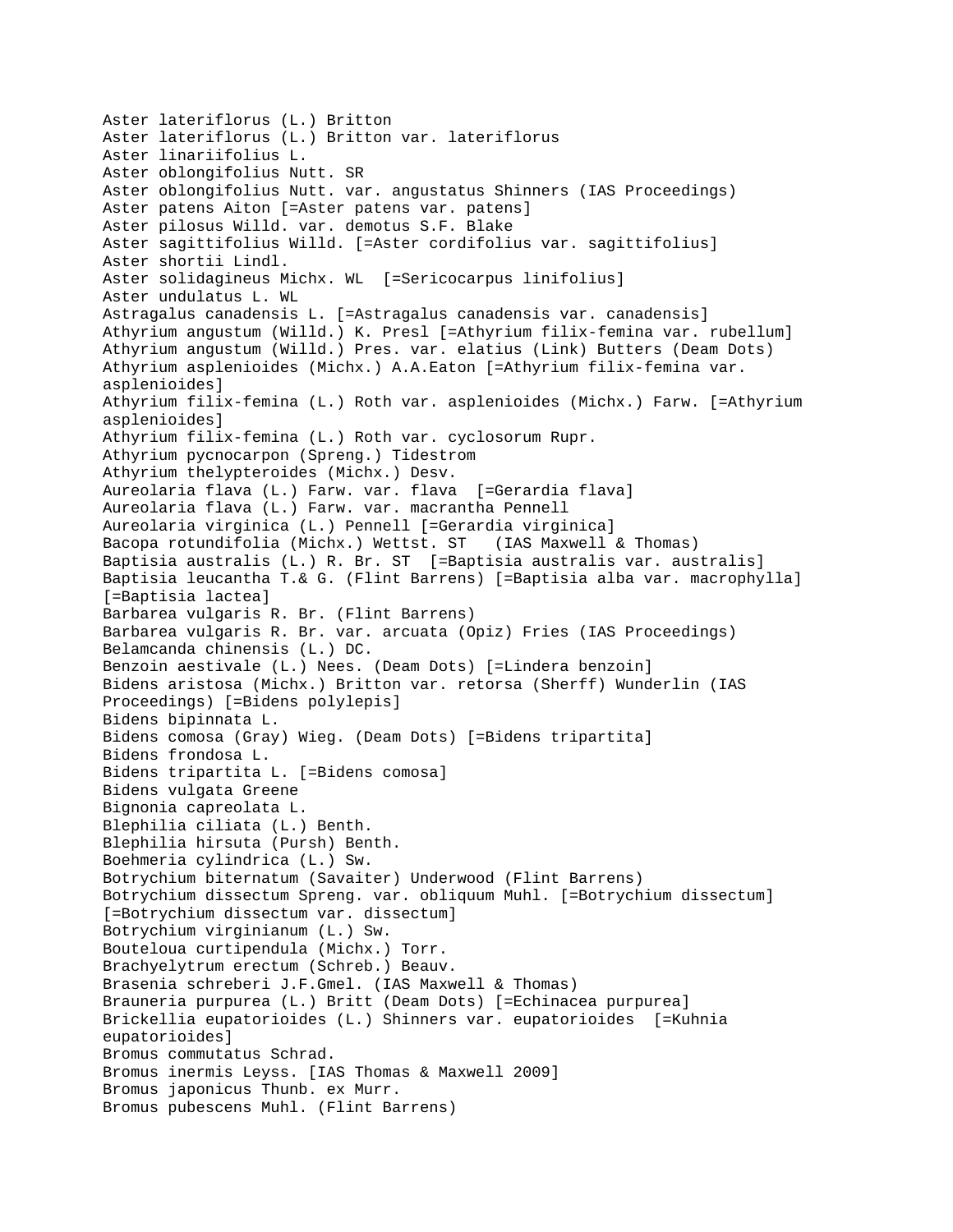```
Bromus purgans L.
Bromus sterilis L. [IAS Thomas & Maxwell 2009]
Broussonetia papyrifera (L.) Vent (IAS Proceedings)
Buglossoides arvense (L.) I.M. Johnst. [=Lithospermum arvense L.] (IAS Maxwell & 
Thomas)
Bumelia lycioides L. SE
Cacalia atriplicifola L. [=Arnoglossum atriplicifolia]
Cacalia muehlenbergii (Schultz-Bip.) Fern. [=Arnoglossum muhlenbergii]
Calamagrostis porteri Gray subsp. insperata ST
Callitriche austinii Engelm. (Deam Dots) [=Callitriche terrestris] [=Callitriche 
deflexa]
Callitriche deflexa A. Br. [=Callitriche terrestris] [=Callitriche austinii]
Callitriche heterophylla Pursh subsp. heterophylla [=Callitriche heterophylla]
Callitriche terrestris Raf. [=Callitriche deflexa] [=Callitriche austinii]
Calystegia sepium (L.) R. Br. subsp. americana (Sims) Brummitt [=Convolvulus 
spithamaeus var. americanus]
Calystegia sepium (L.) R. Br. subsp. sepium [=Convolvulus sepium] [=Calystegia 
sepium]
Calystegia spithamea (L.) Pursh subsp. spithamea [=Convolvulus spithamaeus]
Camassia scilloides (Raf.) Cory
Campanula americana L.
Campsis radicans L.
Camptosorus rhizophyllus (L.) Link [=Asplenium rhizophyllum]
Capsella bursa-pastoris L.
Cardamine angustata O.E. Schulz [=Dentaria heterophylla] (IAS Maxwell & Thomas)
Cardamine douglassii (Torr.) Britton (IAS Maxwell & Thomas)
Cardamine parviflora L. var. arenicola (Britton) O.E. Schulz
Cardamine pensylvanica Muhl. ex Willd.
Carduus nutans L. (IAS Proceedings)
Carex abscondita Mackenzie
Carex aggregata Mackenzie [IAS Thomas & Maxwell 2009]
Carex albolutescens Schw.
Carex albursina Sheldon
Carex amphibola Steud.
Carex amphibola Steud. var. amphibola 
Carex arctitecta Mackenzie var. arctitecta Mackensie
Carex blanda Dewey
Carex buxbaumii Wahlenb.
Carex cephalophora Willd.
Carex communis Bailey [IAS Thomas & Maxwell 2009]
Carex complanata Torr. & Hook.
Carex convoluta Mackensie
Carex crawei Dewey. ST 
Carex crinita Lam.
Carex crus-corvi Shuttlw.
Carex davisii Schwein. & Torr. [IAS Thomas & Maxwell 2009]
Carex debilis Michx. var. debilis 
Carex decomposita Muhl. ST
Carex digitalis Willd.
Carex eburnea Boott. SR 
Carex frankii Kunth.
Carex gigantea Rudge. SE
Carex glaucodea Tuckerm. [IAS Thomas & Maxwell 2009]
Carex gracilescens Steud.
Carex granularis Muhl. ex Willd. var. granularis Muhl.
Carex grayii Corey
Carex grayii Corey var. hispidula Gray (IAS Proceedings)
```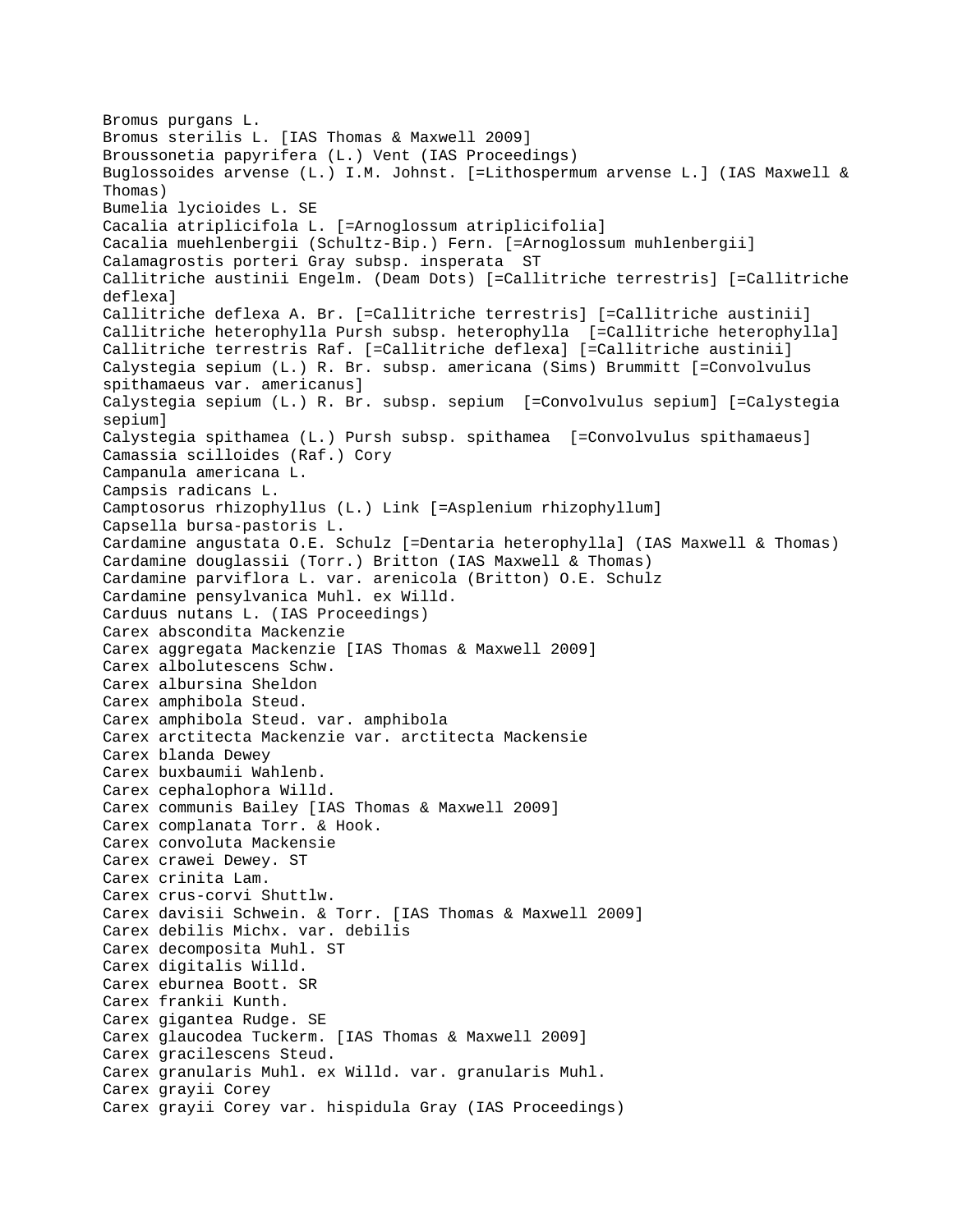Carex grisea Wahlenb. [IAS Thomas & Maxwell 2009] Carex hirsutella Mackensie Carex hirtifolia Mackensie Carex hitchcockiana Dewey Carex intumescens Rudge Carex jamesii Schwein. Carex lanuginosa Michx. Carex laxiculmis Schwein. [=Carex laxiculmis var. laxiculmis] Carex laxiculmis Schwein. var. laxiculmis [=Carex laxiculmis] Carex laxiflora Lam. var. laxiflora Carex lupulina Muhl. Carex lurida Wahlenb. Carex mesochorea Mack. [IAS Thomas & Maxwell 2009] Carex molesta Mackenzie Carex muhlenbergii Schkuhr ex Willd. var. enervis Boott. Carex oligocarpa Willd. Carex richii (Fern.) Mack. (Deam Dots) Carex rosea Willd. Carex shortiana Dewey [IAS Thomas & Maxwell 2009] Carex sparganioides Willd. Carex squarrosa L. Carex stipata Muhl. ex Willd. var. stipata [=Carex stipata] Carex straminea Willd. ST Carex swanii (Fern.) Mack. Carex tribuloides Wahl. Carex umbellata Schk. Carex vulpinoidea Michx Carex willdenowii Schkuhr. Carpinus caroliniana Walt. Carya cordiformis Wang. (Post Oak) Carya glabra (Mill.) Sweet Carya laciniosa Michx. Carya ovata Wang. Carya tomentosa (Poir.) Nutt. Cassia fasciculata Michx. WL [=Chamaecrista fasciculata] Cassia hebecarpa Fern. [=Senna hebecarpa] Cassia marilandica L. [=Senna marilandica] Cassia nictitans L. WL [=Chamaecrista nictitans] Castanea dentata Marsh Catalpa bignonioides Walt. (IAS Proceedings) Caulophyllum thalictroides (L.) Michx. Ceanothus americanus L. Celastrus scandens L. Celtis occidentalis L. var. canina (Raf.) Sarg. Celtis occidentalis L. var. pumila (Pursh) Gray [=Celtis pumila] Celtis pumila (Muhl.) Pursh (Deam Dots) [=Celtis occidentalis var. pumila] Celtis tenuifolia Nutt. var. georgiana (Small) Fern. & Schub. (IAS Proceedings) Centaurea stoebe L. subsp. micranthos (Gugler) Hayck [IAS Thomas & Maxwell 2009] Centunculus minimus L. [=Anagallis minima] Cephalanthus occidentalis L. Cephalanthus occidentalis L. var. pubescens Raf. (Deam Dots) Cerastium fontanum Baumg. subsp. triviale (Link) Jalas Cerastium glomeratum Thuill. [=Cerastium viscosum] Cerastium nutans Raf. Cerastium viscosum L. (Deam Dots) [=Cerastium glomeratum] Cerastium vulgatum L. [=Cerastium fontanum subsp. vulgare] Cerastium vulgatum L. var. hirsutum Fries (Deam Dots)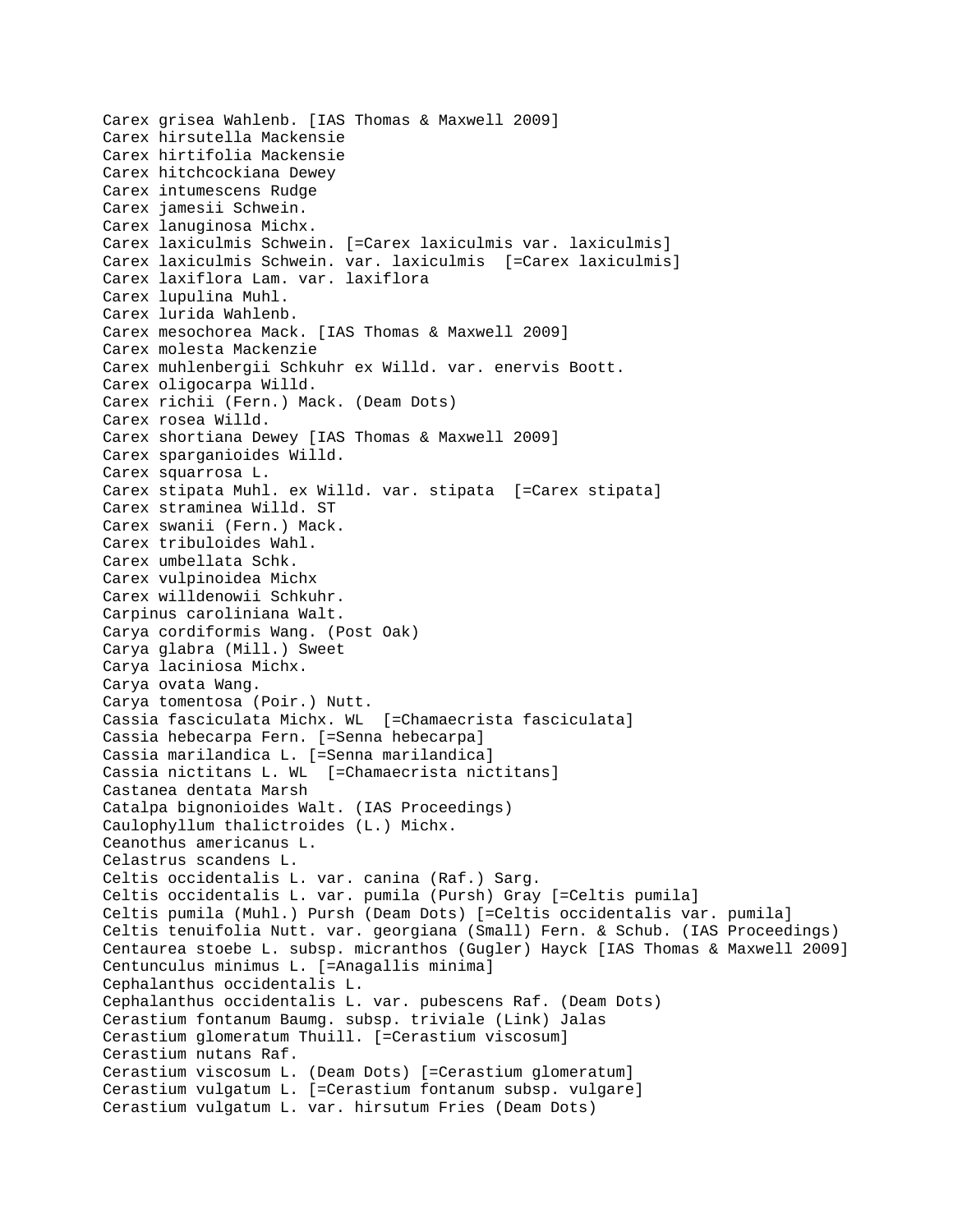```
Cercis canadensis L.
Chaenorrhinum minus (L.) Lange (IAS Maxwell & Thomas)
Chaerophyllum procumbens (L.) Crantz [=Chaerophyllum procumbens var. procumbens]
Chaerophyllum procumbens (L.) Crantz var. procumbens [=Chaerophyllum 
procumbens]
Chamaelirium luteum (L.) A. Gray SE
Chamaesyce humistrata (Engelm.) Small [=Euphorbia humistrata]
Chamaesyce maculata (L.) Small [=Euphorbia supina]
Chasmanthium latifolium (Michx.) Yates
Cheilanthes lanosa (Michx.)D.C. Eat. SR
Chimaphila maculata (L.) Pursh WL 
Chrysanthemum leucanthemum L. [=Leucanthemum vulgare var. pinnatifidum]
Chrysanthemum leucanthemum L. var. pinnatifidum Lecoq. & LA (Deam Dots)
Cimicifuga racemosa (L.) Nutt. WL
Cimicifuga rubifolia Kearney SE
Cinna arundinacea L.
Circaea latifolia Hill (Deam Dots) [=Circaea lutetiana subsp. canadensis] 
[=Circaea quadrisulcata]
Circaea lutetiana (L.) Aschers. & Magnus subsp. canadensis (L.) Aschers. & 
Magnus [=Circaea quadrisulcata] [=Circaea latifolia]
Circaea quadrisulcata Maxim. [=Circaea lutetiana subsp. canadensis] [=Circaea 
latifolia]
Cirsium altissimum (L.) Spreng.
Cirsium discolor (Muhl. ex Willd.) Spreng. (Flint Barrens)
Cirsium vulgare (Savi.) Ten.
Claytonia virginica L.
Clematis pitcheri T. and G. SR (IAS Maxwell & Thomas)
Clematis viorna L.
Clematis virginiana L.
Clinopodium vulgare L. SE [=Satureja vulgaris var. neogaea]
Clitoria mariana L.
Cocculus carolinus (L.) DC.
Collinsonia canadensis L.
Comandra umbellata (L.) Nutt. (Post Oak)
Commelina diffusa Burm. f. var. diffusa
Commelina virginica L.
Conopholis americana (L.) Wallr. f.
Consolida ambigua (L.) Ball & Heywood
Convallaria majalis L.
Convolvulus sepium L. (Deam Dots) [=Calystegia sepium subsp. sepium] 
[=Calystegia sepium]
Convolvulus spithamaeus L. (Flint Barrens) [=Calystegia spithamea subsp. 
spithamea]
Conyza canadensis (L.) Cronquist [=Erigeron canadensis] [=Conyza canadensis var. 
canadensis]
Conyza ramosissima Cronquist [=Erigeron divaricatus]
Corallorhiza odontorhiza (Willd.) Nutt.
Corallorhiza wisteriana Conrad
Coreopsis lanceolata L. [IAS Thomas & Maxwell 2009]
Coreopsis tripteris L.
Cornus amomum P. Mill. subsp. amomum Mill. SE
Cornus amomum P. Mill. subsp. obliqua (Raf.) J.S. Wilson
Cornus asperifolia Michx. (Deam Dots)
Cornus drummondii C.A. Meyer (IAS Proceedings)
Cornus florida L.
Cornus foemina P. Mill. subsp. racemosa (Lam.) J.S. Wilson
Cornus obliqua Raf. (Deam Dots)
```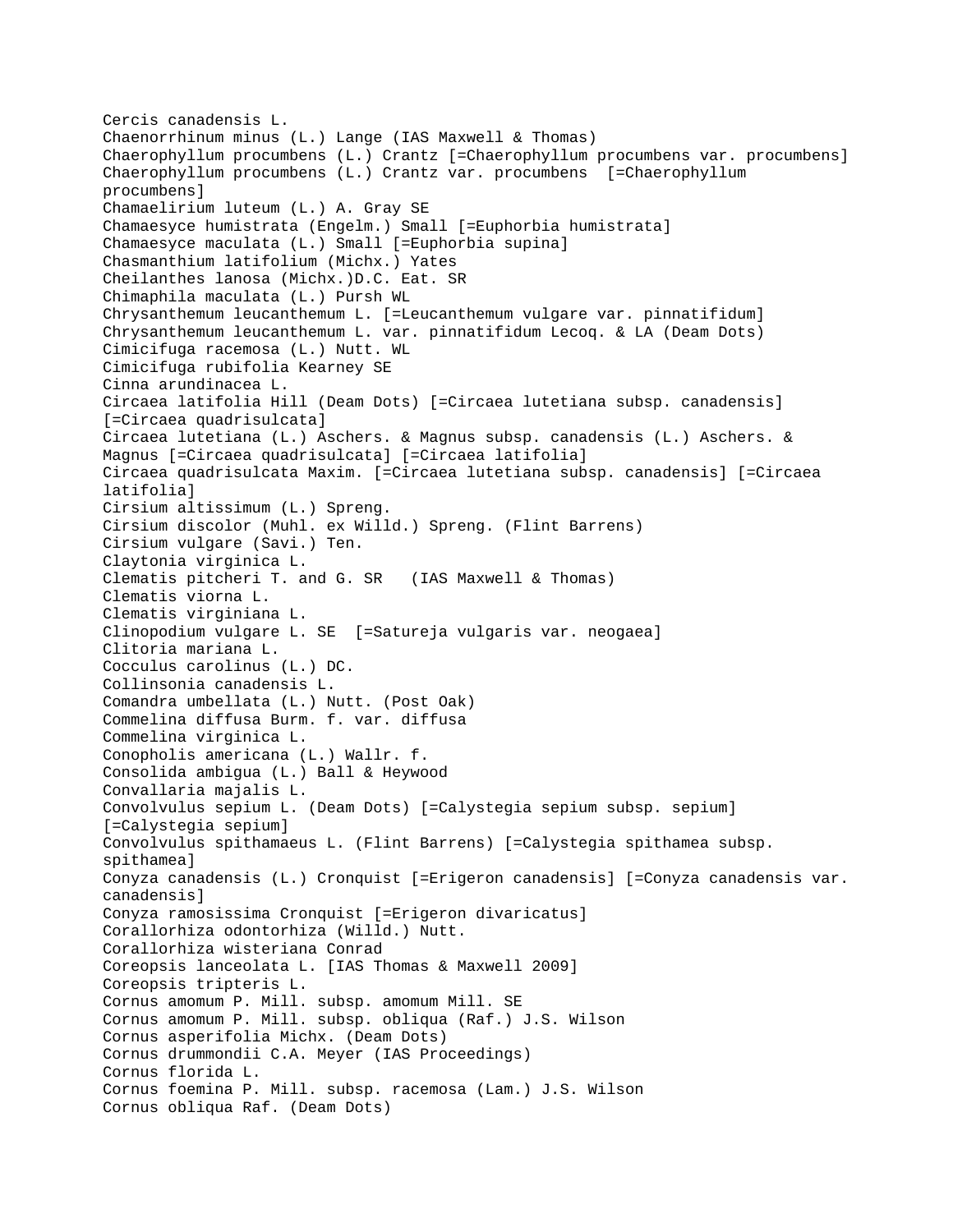Cornus purpusi Koehne. Cornus racemosa Lam. Corydalis flavula (Raf.) DC. Corylus americana Walt. Crataegus calpodendron (Ehrh.) Medic. Crataegus crus-galli L. [=Crataegus regalis] Crataegus pruinosa (Wendl.) K. Koch Crataegus x incaedua Sarg. Croton capitatus Michx. [=Croton capitatus var. capitatus] Croton glandulosus L. (Flint Barrens) Croton monanthogynus Michx. Cryptotaenia canadensis (L.) DC. Cunila origanoides (L.) Britton Cuphea petiolata L. (Deam Dots) [=Cuphea viscosissima] Cuphea viscosissima Jacq. [=Cuphea petiolata] Cuscuta campestris Yuncker Cuscuta coryli Engelm. [IAS Thomas & Maxwell 2009] Cuscuta gronovii Willd. [=Cuscuta gronovii var. gronovii] Cuscuta indecora Choisy [IAS Thomas & Maxwell 2009] Cuscuta obtusiflora Kunth var. glandulosa Engelm. [IAS Thomas & Maxwell 2009] Cuscuta pentagona Engelm. Cuscuta polygonorum Engelm. [IAS Thomas & Maxwell 2009] Cynanchum laeve (Michx.) Pers. [=Gonolobus laevis] [=Ampelamus albidus] Cynoglossum officinale L. Cynoglossum virginianum L. Cyperus acuminatus Torr. & Hook. [IAS Thomas & Maxwell 2009] Cyperus echinatus (L.) Wood (IAS Maxwell & Thomas) Cyperus erythrorhizos Muhl. [IAS Thomas & Maxwell 2009] Cyperus flavescens L. Cyperus squarrosus L. [IAS Thomas & Maxwell 2009] Cyperus strigosus L. Cypripedium calceolus L. var. pubescens (Willd.) Correll WL [=Cypripedium pubescens] Cypripedium parviflorum Salisbury var. pubescens (Willd.) Knight (Deam Dots) [=Cypripedium calceolus var. pubescens] Cypripedium pubescens Willd. WL [=Cypripedium calceolus var. pubescens] Cystopteris bulbifera (L.) Bernh. Cystopteris fragilis (L.) Bernh. [=Cystopteris fragilis var. fragilis] Dactylis glomerata L. Danthonia spicata (L.) Beauv. Dasistoma macrophylla (Nutt.) Raf. (IAS Proceedings) [=Seymeria macrophylla] Datura stramonium L. Daucus carota L. Decodon verticillatus (L.) Elliot (IAS Proceedings) Delphinium ajacis L. [=Consolida ajacis] Delphinium tricorne Michx. Dentaria laciniata Muhl. [=Cardamine concatenata] Descurainia pinnata (Walter) Britton subsp. brachycarpa (Richardson) Detling Desmanthus illinoensis (Michx.) MacMill. ex B.L. Rob. Desmodium acuminatum (Michx.) D.C. (Deam Dots) [=Desmodium glutinosum] Desmodium bracteosum (Michx.) DC. (Deam Dots) [=Desmodium cuspidatum] Desmodium canescens (L.) DC. (Post Oak) Desmodium ciliare (Muhl. ex Willd.) DC. Desmodium cuspidatum (Muhl. ex Willd.) DC. ex Loudn [=Desmodium bracteosum] Desmodium dillenii Darl. (Deam Dots) [=Desmodium perplexum] Desmodium glutinosum (Muhl. ex Willd.) Schindl. [=Desmodium acuminatum] Desmodium laevigatum (Nutt.) DC. WL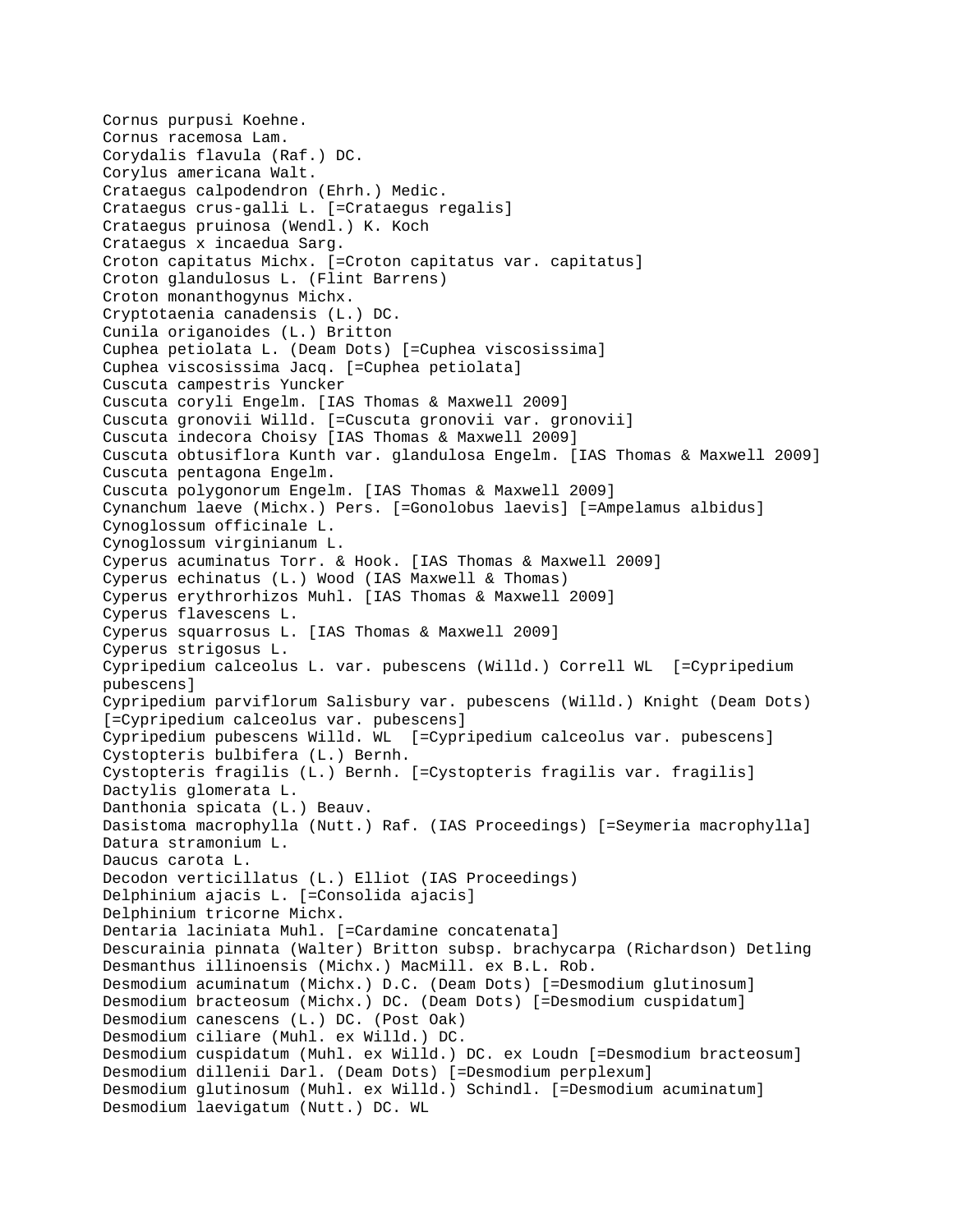```
Desmodium marilandicum (L.) DC.
Desmodium nudiflorum (L.) DC.
Desmodium nuttallii (Schindl.) Schub. (Flint Barrens) [=Desmodium viridiflorum]
Desmodium obtusum (Muhl. ex Willd.) DC.
Desmodium paniculatum (L.) DC.
Desmodium paniculatum (L.) DC. var. pubens T. & G. (IAS Proceedings)
Desmodium pauciflorum (Nutt.) DC.
Desmodium perplexum B.G. Schub. [=Desmodium dillenii]
Desmodium rigidum (Ell.) DC. (Flint Barrens)
Desmodium rotundifolium DC.
Desmodium sessilifolium (Torr.) Torr. & A. Gray
Desmodium viridiflorum (L.) DC. WL [=Desmodium nuttallii]
Dianthera americana Beauv. (Deam Dots) [=Justicia americana]
Dianthus armeria L.
Diapedium brachiatum (Pursh) Kuntze (Deam Dots) [=Dicliptera brachiata]
Diarrhena americana Beauv. [=Diarrhena americana var. americana]
Dicentra canadensis (Goldie.) Walp.
Dicentra cucullaria (L.) Bernh.
Dicliptera brachiata (Pursh) Spreng. SE 
Digitalis lanata Ehrh. (IAS Proceedings)
Digitaria ischaemum Muhl.
Digitaria sanguinalis L.
Diodia teres Walt. [=Diodia teres var. teres]
Diodia virginiana L. ST
Dioscorea glauca Muhl. (Deam Dots) [=Dioscorea quaternata var. glauca]
Dioscorea quaternata (Walt.) J.F. Gmel.
Dioscorea villosa L. (Post Oak)
Diospyros virginiana L.
Dipsacus fullonum L. subsp. sylvestris [=Dipsacus sylvestris]
Dipsacus sylvestris Huds. [=Dipsacus fullonum subsp. sylvestris]
Dirca palustris L.
Dodecatheon meadia L.
Draba brachycarpa Nutt. ex Torr. & A. Gray (IAS Proceedings)
Draba verna L. (IAS Proceedings)
Dracocephalum virginianum L. [=Physostegia virginiana] [=Physostegia virginiana 
subsp. virginiana]
Dryopteris hexagonoptera (Michx.) C. Christ. (Deam Dots) [=Thelypteris 
hexagonoptera] [=Phegopteris hexagonoptera]
Dyssodia papposa (Vent.) Hitchc.
Echinacea purpurea (L.) Moench
Echinochloa crusgalli L.
Eclipta alba (L.) Hassk. [=Eclipta prostata]
Eclipta prostata (L.) L. [=Eclipta alba]
Eleocharis acicularis (L.) Roem. & Schultes. var. acicularis
Eleocharis acicularis (L.) Roem. & Schultes. var. typica (IAS Proceedings)
Eleocharis engelmannii Steud. [=Eleocharis ovata]
Eleocharis obtusa (Willd.) Schultes
Eleocharis quadrangulata (Michx.) Roemer & Schultes
Eleocharis quadrangulata (Michx.) Roemer & Schultes var. crassior (Deam Dots)
Eleocharis verrucosa (Svens.) L.
Elephantopus carolinianus Willd.
Eleusine indica (L.) Gaertin
Elymus hystrix L. (Flint Barrens)
Elymus riparius Wieg.
Elymus villosus Muhl.
Elymus virginicus L.
Elymus virginicus L. var. australis (Scribn. & Ball) Hitchc.
```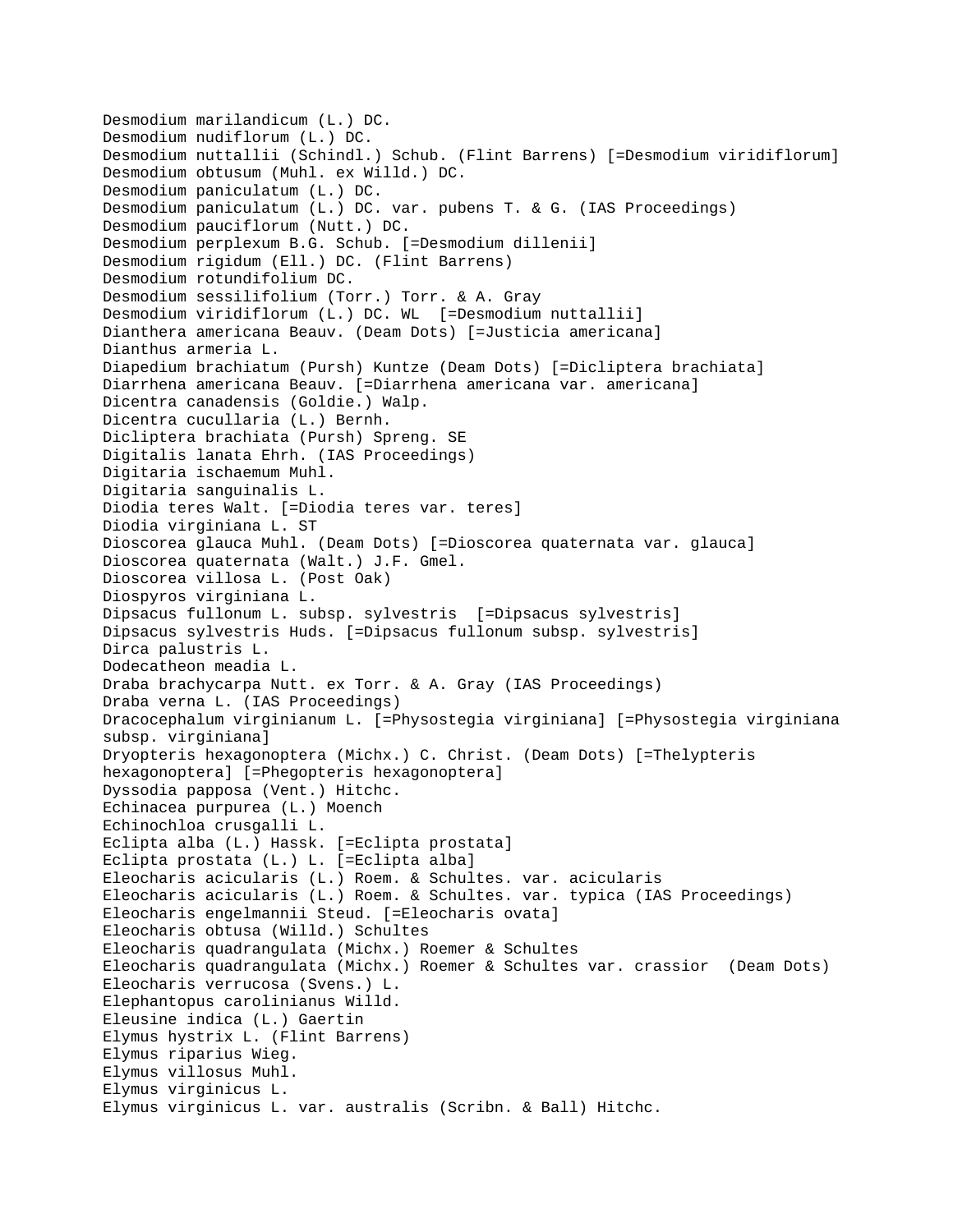```
Elymus virginicus L. var. intermedius (Vasey) Bush
Epifagus virginiana (L.) W.P.C. Barton
Equisetum hyemale L. var. affine (Engelm.) A.A.Eat.
Eragrostis capillaris (L.) Nees
Eragrostis cilianensis (All.) E. Mosher
Eragrostis frankii C.A. Mey. ex Steud.
Eragrostis hypnoides (Lam.) BSP
Eragrostis pectinacea (Michx.) Nees
Eragrostis spectabilis (Pursh) Steud (Flint Barrens)
Erechtites hieraciifolius (L.) Raf. ex DC. var. hieraciifolius [=Erechtites 
hieraciifolius]
Erianthus alopecuroides (L.) Elliott (IAS Maxwell & Thomas)
Erigenia bulbosa (Michx.) Nutt.
Erigeron annuus (L.) Pers.
Erigeron canadensis L. (Deam Dots) [=Conyza canadensis] [=Conyza canadensis var. 
canadensis]
Erigeron divaricatus Michx. (Deam Dots) [=Conyza ramosissima]
Erigeron philadelphicus L. [=Erigeron philadelphicus var. philadelphicus]
Erigeron pulchellus Michx. [=Erigeron pulchellus var. pulchellus]
Erigeron ramosus (Walt.) BSP (Deam Dots) [=Erigeron strigosus var. strigosus] 
[=Erigeron strigosus]
Erigeron strigosus Muhl. ex Willd. [=Erigeron strigosus var. strigosus] 
[=Erigeron ramosus]
Erigeron strigosus Muhl. ex Willd. var. strigosus [=Erigeron strigosus] 
[=Erigeron ramosus]
Eryngium yuccifolium Michx.
Erythronium americanum Ker Gawl.
Euonymus americanus L.
Euonymus atropurpureus Jacpuin
Euonymus obovatus Nutt.
Eupatorium album L. SE 
Eupatorium altissimum L.
Eupatorium coelestinum L.
Eupatorium fistulosum J. Barratt
Eupatorium hyssopifolium L. (Flint Barrens)
Eupatorium incarnatum Walter ST
Eupatorium perfoliatum L. [=Eupatorium perfoliatum var. perfoliatum]
Eupatorium purpureum L.
Eupatorium rotundifolium L. (IAS Proceedings) WL
Eupatorium rugosum Houtt.
Eupatorium serotinum Michx.
Eupatorium sessilifolium L. [=Eupatorium sessilifolium var. sessilifolium]
Euphorbia commutata Engelm.
Euphorbia corollata L.
Euphorbia cyparissias L.
Euphorbia dentata Michx.
Euphorbia humistrata Engelm. [=Chamaesyce humistrata]
Euphorbia maculata L. [=Chamaesyce nutans] [=Euphorbia preslii]
Euphorbia supina Raf. [=Chamaesyce maculata]
Euthamia graminifolia (L.) Nutt. ex Cass. var. nuttallii 
Fagus grandifolia Ehrh.
Fatoua villosa (Thunb.) Nakai [IAS Thomas & Maxwell 2009]
Festuca elatior L. (Flint Barrens)
Festuca obtusa Biehler.
Festuca octoflora Walt.
Festuca octoflora Walt. var. tenella (Willd.) Fern.
Fragaria virginiana Duchesne subsp. platypetala (Rydb.) Staudt
```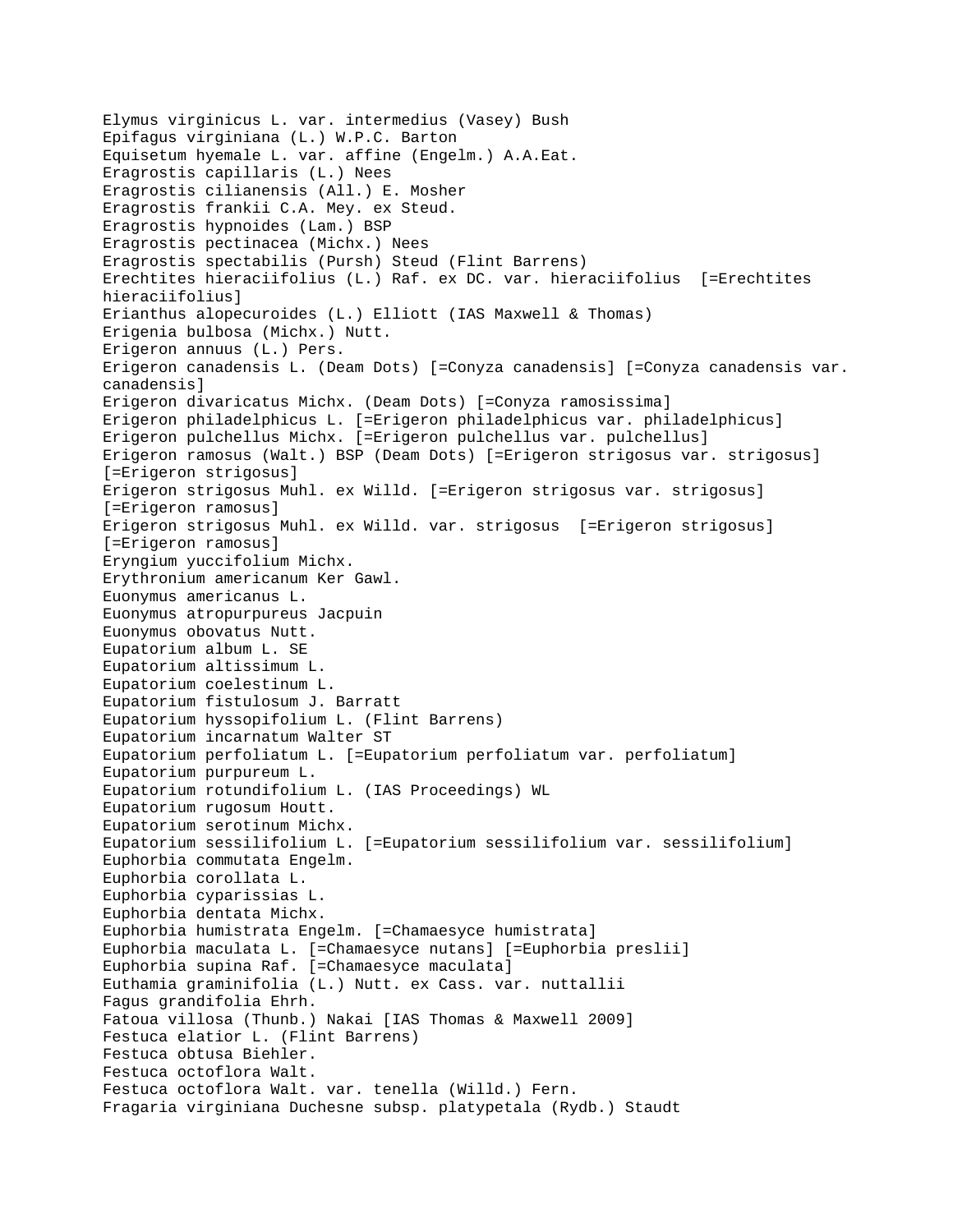```
Fragaria virginiana Duchesne var. illinoensis (Prince) Gray
Frasera caroliniensis Walter [=Swertia caroliniensis]
Fraxinus americana L.
Fraxinus americana L. var. biltmoreana (Beadle) J. Wright ex Fern. [=Fraxinus 
biltmoreana]
Fraxinus quadrangulata Michx.
Galactia volubilis (L.) Britton var. mississippiensis Vail.
Galearis spectabilis (L.) Raf. [=Orchis spectabilis]
Galinsoga ciliata (Raf.) Blake [=Galinsoga quadriradiata]
Galinsoga quadriradiata Ruiz & Pav. [=Galinsoga ciliata]
Galium aparine L.
Galium boreale L. var. intermedium DC. (IAS Proceedings)
Galium circaezans Michx. [=Galium circaezans var. circaezans]
Galium circaezans Michx. var. circaezans [=Galium circaezans]
Galium circaezans Michx. var. hypomalacum Fernald
Galium concinnum T. & G.
Galium pedemontanum (Bellardi) All. (IAS Maxwell & Thomas)
Galium pilosum Aiton [=Galium pilosum var. pilosum]
Galium tinctorum (L.) Scop.
Galium triflorum Michx.
Gaura biennis L.
Gaura filipes Spach. ST
Gentiana alba Muhl. ex Nutt. SR [=Gentiana flavida]
Gentiana flavida A.Gray (Post Oak) SR [=Gentiana alba]
Gentiana puberulenta Pringle ST
Gentiana quinquefolia (L.) Small (IAS Proceedings)
Gentiana saponaria L.
Gentiana villosa L. SE
Geranium carolinianum L. [=Geranium carolinianum var. carolinianum]
Geranium carolinianum L. var. carolinianum L. [=Geranium carolinianum]
Geranium maculatum L.
Gerardia gattingeri Small (Deam Dots) WL [=Agalinis gattingeri]
Gerardia tenuifolia Vahl. (Post Oak) [=Agalinis tenuifolia] [=Agalinis 
tenuifolia var. tenuifolia]
Geum canadense Jacq. [=Geum canadense var. canadense]
Geum vernum Raf.
Geum virginianum L.
Gillenia stipulata Muhl. [=Porteranthus stipulatus]
Gleditsia triacanthos L.
Glyceria acutiflora Torr. SE 
Glyceria septentrionalis Hitchc.
Glyceria striata (Lam.) Hitchc.
Gnaphalium obtusifolium L.
Gnaphalium purpureum L. [=Gamochaeta purpurea]
Gonolobus gonocarpos (Walter) L.M. Perry (IAS Proceedings) WL [=Matelea 
gonocarpos]
Gonolobus laevis Michx. [=Cynanchum laeve] [=Ampelamus albidus]
Gonolobus obliquus (Jacq.) Schult. SR [=Matelea obliqua]
Goodyera pubescens (Willd.) R.Br.
Gratiola neglecta Torr.
Gratiola virginiana L. var. virginiana [=Gratiola virginiana]
Gymnocladus dioica (L.) K. Koch.
Hackelia virginiana L.
Hamamelis virginiana L.
Hedeoma hispidum Pursh.
Hedeoma pulegioides (L.) Pers.
Hedyotis caerulea (L.) Hook. [=Houstonia caerulea]
```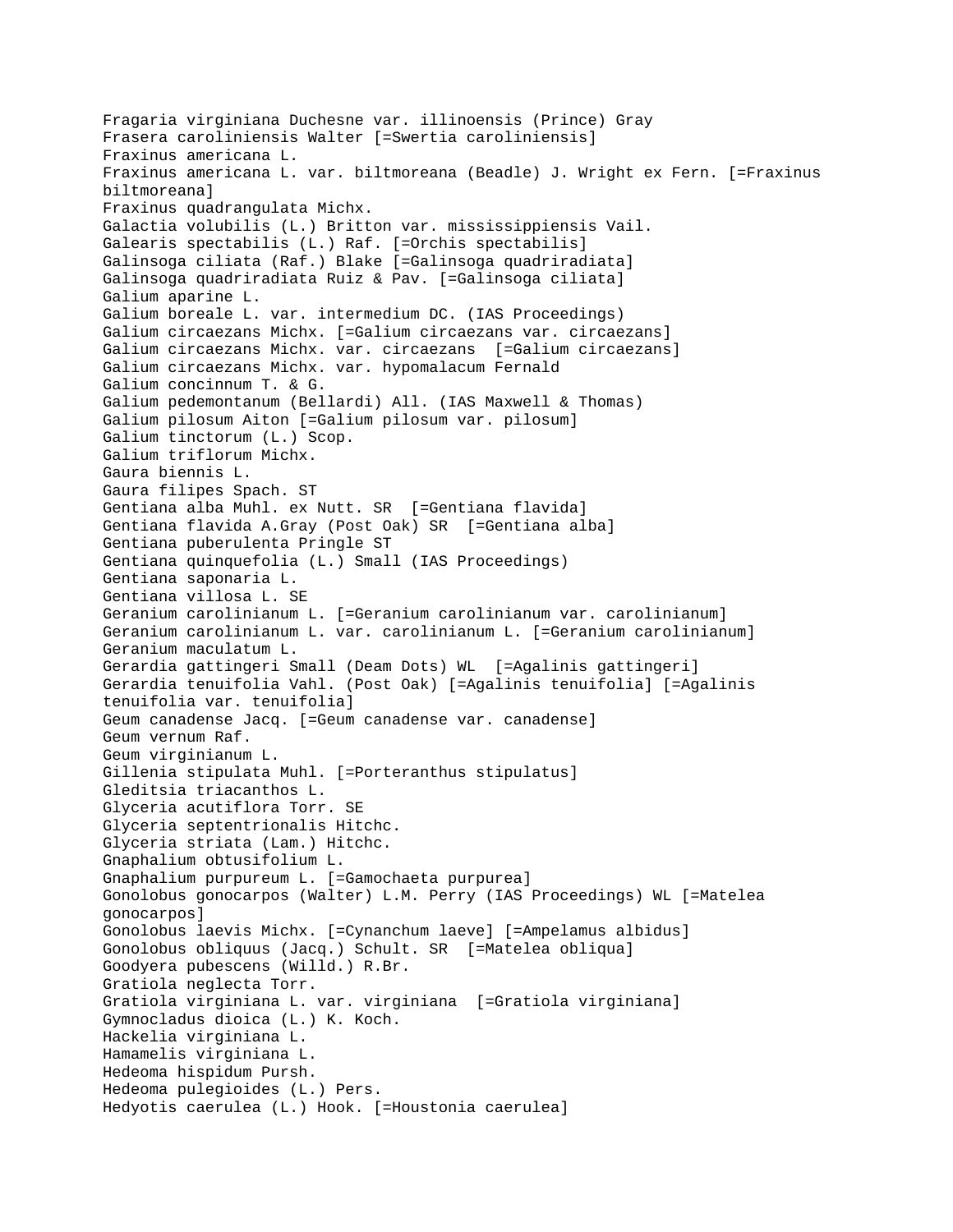```
Hedyotis longifolia (Gaertn.) Hook. [=Houstonia longifolia var. longifolia] 
[=Houstonia longifolia]
Hedyotis nigricans (Lam.) Fosberg [=Houstonia nigricans var. nigricans]
Hedyotis purpurea (L.) Torr. & Gray [=Houstonia purpurea var. purpurea] 
[=Houstonia purpurea]
Helenium autumnale L. [=Helenium autumnale var. autumnale]
Helenium autumnale L. var. parviflorum (Nutt.) Fernald (IAS Proceedings)
Helenium flexuosum Raf. (IAS Proceedings) [=Helenium nudiflorum]
Helenium nudiflorum Nutt. (Deam Dots) [=Helenium flexuosum]
Helianthemum bicknellii Fernald (Flint Barrens)
Helianthus decapetalus L. (Post Oak)
Helianthus divaricatus L.
Helianthus hirsutus Raf.
Helianthus microcephalus Torr. & A. Gray
Helianthus mollis Lam.
Helianthus occidentalis Riddell subsp. occidentalis
Helianthus strumosus L.
Helianthus tuberosus L.
Heliotropium indicum L. [IAS Thomas & Maxwell 2009]
Heliotropium tenellum Torr. ST 
Hemerocallis fulva L.
Hepatica acutiloba DC. [=Hepatica nobilis var. acuta] [=Hepatica nobilis]
Hepatica nobilis Schreb. var. acuta (Pursh) Steyermark [=Hepatica acutiloba] 
[=Hepatica nobilis]
Hesperis matronalis L.
Heteranthera reniformis Ruiz & Pav.
Heuchera americana L. [=Heuchera americana var. americana]
Heuchera americana L. var. brevipetala R.B. & L.
Heuchera americana L. var. hirsuticaulis (wheelock)Rhosendahl,Butters
Heuchera americana L. var. interior R.B. & L.
Heuchera villosa Michx. var. macrorhiza (Small)R.B.&L.
Heuchera villosa Michx. WL 
Hexalectris spicata (Walter) Barnhart SR 
Hibiscus moscheutos L. [=Hibiscus moscheutos subsp. moscheutos]
Hibiscus palustris L. (IAS Proceedings) [=Hibiscus moscheutos subsp. palustris]
Hibiscus syriacus L. (IAS Proceedings)
Hibiscus trionum L. [IAS Thomas & Maxwell 2009]
Hieracium gronovii L.
Hieracium longipilum Torr. (Flint Barrens)
Hieracium paniculatum L.
Hieracium scabrum Michx. var. scabrum [=Hieracium scabrum]
Hieracium venosum L.
Holosteum umbellatum L. (IAS Maxwell & Thomas)
Hordeum pusillum Nutt.
Houstonia angustifolia Michx. (Deam Dots) [=Houstonia nigricans var. nigricans] 
[=Hedyotis nigricans]
Houstonia caerulea L. [=Hedyotis caerulea]
Houstonia longifolia Gaertn. [=Houstonia longifolia var. longifolia] [=Hedyotis 
longifolia]
Houstonia nigricans (Lam.) Fosberg var. nigricans SR [=Hedyotis nigricans]
Houstonia purpurea L. [=Houstonia purpurea var. purpurea] [=Hedyotis purpurea]
Houstonia pusilla Schoepf [=Houstonia patens] (IAS Maxwell & Thomas)
Humulus japonicus Siebold & Zucc. (IAS Maxwell & Thomas)
Humulus lupulus L. [IAS Thomas & Maxwell 2009]
Hybanthus concolor (T.F. Forst.) Spreng.
Hydrangea arborescens L.
Hydrastis canadensis L. WL
```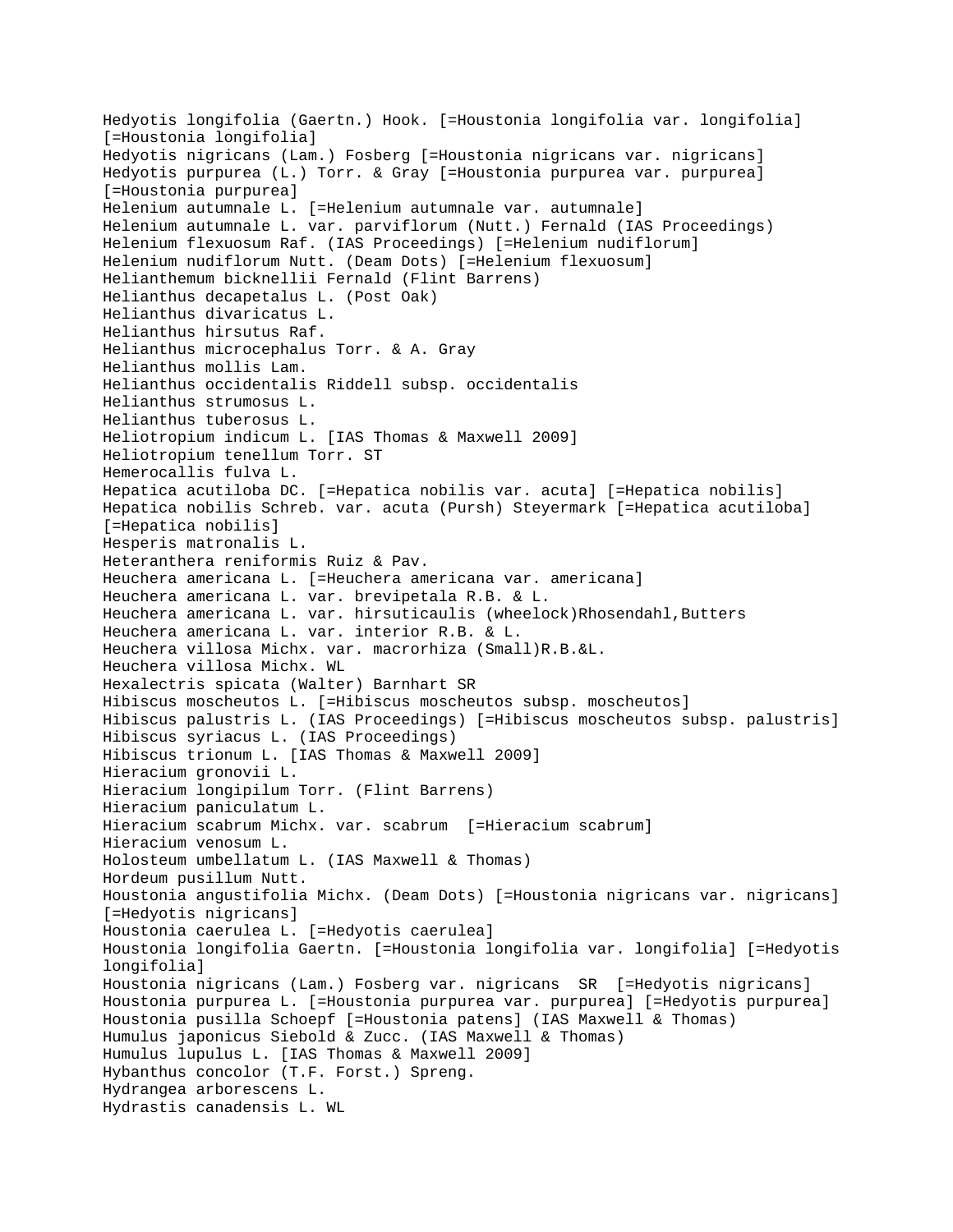```
Hydrophyllum appendiculatum Michx.
Hydrophyllum canadense L.
Hydrophyllum macrophyllum Nutt.
Hypericum denticulatum Walter ST 
Hypericum dolabriforme Vent. SR 
Hypericum drummondii (Grev. and Hook.) Torr. & Gray (Flint Barrens)
Hypericum mutilum L.
Hypericum perforatum L.
Hypericum prolificum L.
Hypericum punctatum Lam.
Hypericum stragulum P. Adams & Robson [=Hypericum hypericoides] [=Ascyrum 
hypericoides]
Hypericum tubulosum Walt. [=Triadenum tubulosum]
Hypoxis hirsuta (L.) Coville
Hystrix patula Moench
Ilex verticillata (L.) Gray
Impatiens biflora Walt. (IAS Proceedings) [=Impatiens capensis]
Impatiens capensis Meerb. [=Impatiens biflora]
Impatiens pallida Nutt.
Iodanthus pinnatifidus Michx.
Ipomoea coccinea L. [=Quamoclit coccinea]
Ipomoea hederacea (L.) Jacq.
Ipomoea lacunosa L. (IAS Maxwell & Thomas)
Ipomoea nil (L.) Roth
Ipomoea pandurata (L.) G. Mey.
Ipomoea pandurata (L.) G. Mey. var. rubescens Choisy
Iris cristata Aiton
Iris virginica L. var. shrevei (Small) E.S. Anderson [=Iris shrevei]
Isanthus brachiatus (L.) BSP (Deam Dots) [=Trichostema brachiatum]
Isoetes engelmanni A.Braun SE 
Isopyrum biternatum (Raf.) T. & G. [=Enemion biternatum]
Itea virginica L. SE 
Iva annua L. (IAS Maxwell & Thomas)
Jeffersonia diphylla (L.) Pers.
Juglans cinerea L. WL 
Juglans nigra L. (Flint Barrens)
Juncus brachycarpus Engelm.
Juncus bufonius L. (Deam Dots)
Juncus diffusissimus Buckl.
Juncus effusus L. var. solutus Fern. & Weig.
Juncus macer S.F. Gray
Juncus macer S.F. Gray f. anthelatus (Wieg.) Hermann (Deam Dots)
Juncus marginatus Rostk.
Juncus tenuis Willd.
Juniperus virginiana L.
Juniperus virginiana L. var. crebra Fern. (IAS Proceedings)
Justicia americana (L.) Vahl [=Dianthera americana]
Krigia biflora Walt.
Krigia dandelion (L.) Nutt.
Kuhnia eupatorioides L. [=Brickellia eupatorioides var. eupatorioides]
Kummerowia striata (Thunb.) Schindl. [=Lespedeza striata]
Kyllinga pumila Michx. [IAS Thomas & Maxwell 2009]
Lactuca biennis (Moench) Fernald (IAS Proceedings) [=Lactuca spicata]
Lactuca canadensis L. var. canadensis [=Lactuca canadensis]
Lactuca canadensis L. var. integrifolia (Bigel.) Gray (Deam Dots)
Lactuca canadensis L. var. latifolia Kuntze
Lactuca canadensis L. var. obovata Wiegand
```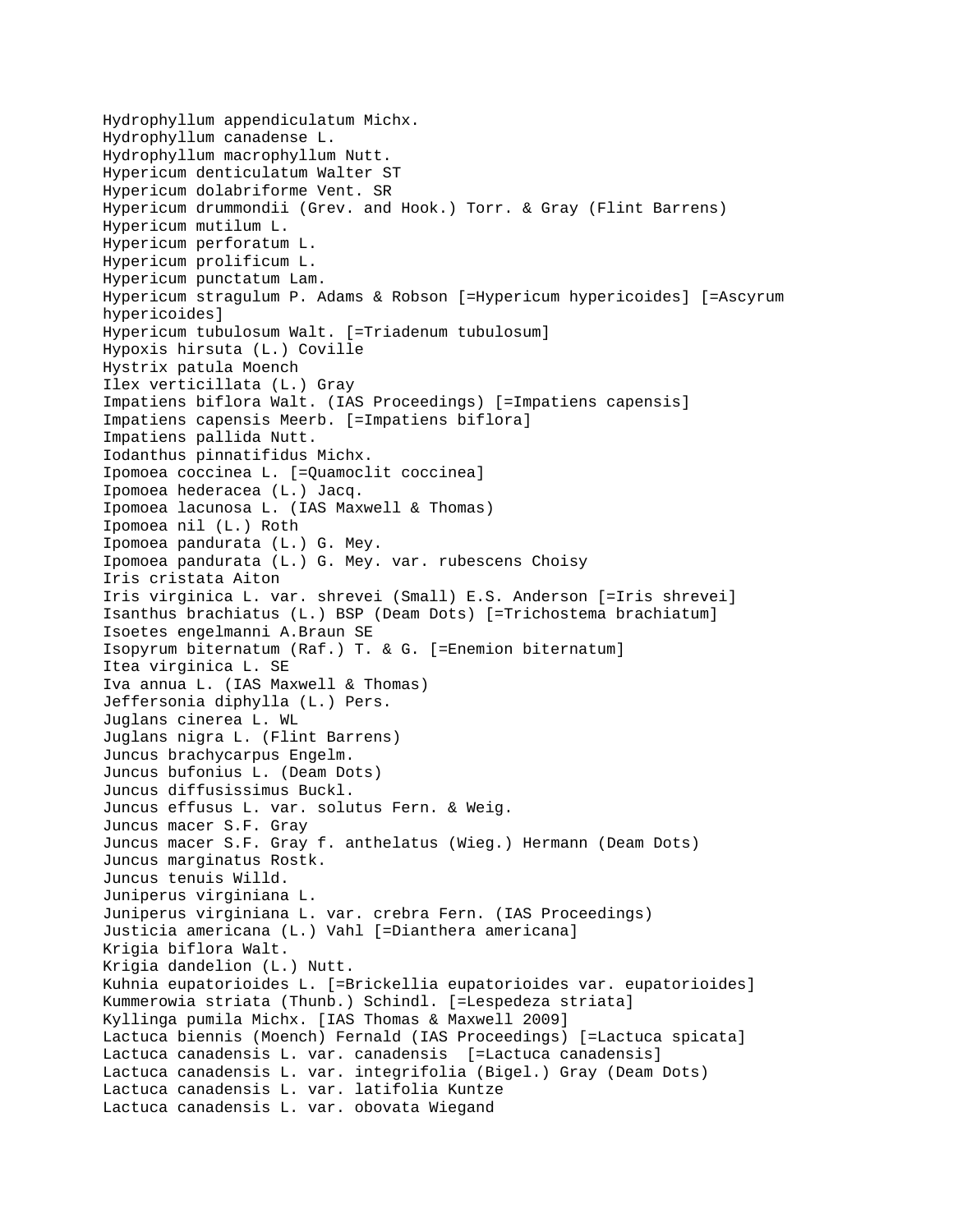Lactuca floridana (L.) Gaertn. [=Lactuca floridana var. floridana] Lactuca floridana (L.) Gaertn. var. villosa (Jacq.) Cronq. [=Lactuca villosa] Lactuca saligna L. (IAS Proceedings) Lactuca serriola L. [=Lactuca scariola] Lactuca spicata (Lam.) Hitchc. (Deam Dots) [=Lactuca biennis] Lactuca villosa Jacq. (IAS Proceedings) [=Lactuca floridana var. villosa] Lamium amplexicaule L. Laportea canadensis (L.) Wedd. Lathyrus venosus Muhl. ex Willd. Lathyrus venosus Muhl. ex Willd. var. intonsus Butters & St. John ST Lechea racemulosa Michx. SE Lechea tenuifolia Michx. Lechea villosa Ell. [=Lechea mucronata] Leersia oryzoides (L.) Sw. Leersia virginica Willd. Leonurus cardiaca L. subsp. cardiaca Lepidium campestre (L.) R. Br. Lepidium virginicum L. var. virginicum [=Lepidium virginicum] Leptochloa filiformis (Lam.) Beauv. Lespedeza capitata Michx. (Flint Barrens) Lespedeza cuneata (Dum. Cours.) G. Don (IAS Proceedings) Lespedeza hirta (L.) Hornem. Lespedeza intermedia (S. Watson) Britton Lespedeza intermedia (S. Watson) Britton f. hahnii (Blake) Hopkins Lespedeza nuttallii Darl. (IAS Proceedings) Lespedeza procumbens Michx. Lespedeza repens (L.) W.P.C. Lespedeza stipulacea Maxim. (IAS Proceedings) [=Kummerowia stipulacea] Lespedeza striata (Thunb.) SCHINDL. [=Kummerowia striata] Lespedeza violacea (L.) Pers. Lespedeza virginica (L.) Britton Lespedeza virginica (L.) Britton f. deamii Hopkins Lespedeza x nuttalli Darl. Leucanthemum vulgare Lam. Leucospora multifida (Michx.) Nutt. Liatris aspera Michx. (Post Oak) [=Liatris aspera var. aspera] Liatris aspera Michx. var. intermedia (Lunell) Gaiser (IAS Proceedings) Liatris cylindracea Michx. (Post Oak) Liatris earlei (Greene) K. Schum. (IAS Proceedings) [=Liatris squarrulosa] Liatris scabra (IAS Proceedings) [=Liatris squarrulosa] Liatris scariosa (L.) Willd. Liatris spicata (L.) Willd. (IAS Proceedings) [=Liatris spicata var. spicata] Liatris spicata (L.) Willd. var. spicata [=Liatris spicata] Liatris squarrosa (L.) Michx. [=Liatris squarrosa var. squarrosa] Ligusticum canadense (L.) Britton SE Lilium michiganense Farw. (Flint Barrens) Lilium philadelphicum L. var. andinum (Nutt.) Ker Gawl. Linaria vulgaris Mill. Lindera benzoin L. [=Benzoin aestivale] Lindernia dubia (L.) Pennell var. major (Pursh) Pennell Lindernia dubia (L.) Pennell var. riparia (Raf.) Fern. (IAS Proceedings) Lindernia dubia (L.) Pennell var.anagallidea (Michx.) Cooperr. [=Lindernia anagallidea] (IAS Maxwell & Thomas) Lindernia dubia (L.) Pennell var.dubia (IAS Maxwell & Thomas) Linum medium (Planch.) Britt. var. texanum (Planch.) Fern. Linum sulcatum Riddell SR Linum virginianum L.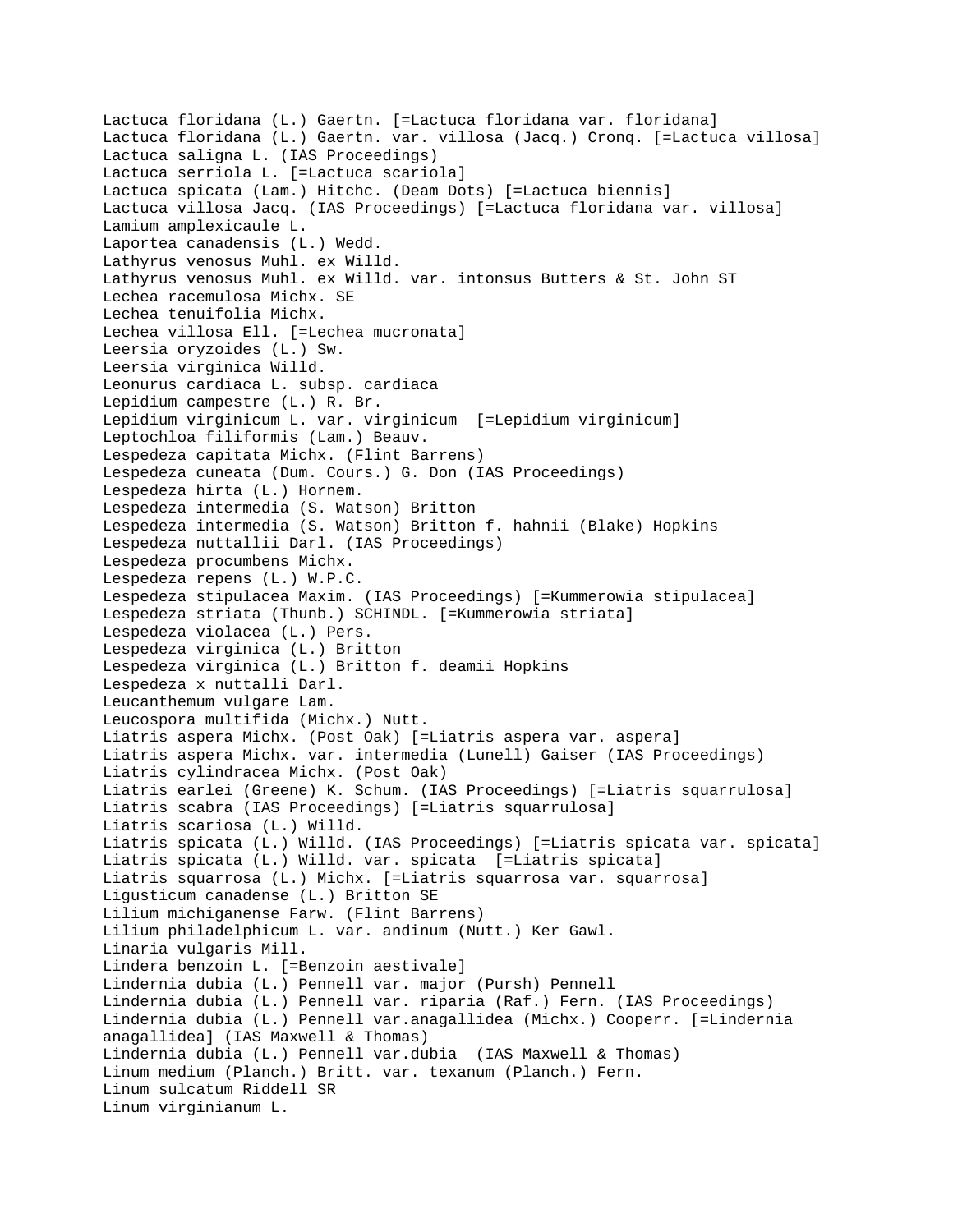```
Liparis lilifolia (L.) Rich. ex Lindl.
Lipocarpha micrantha (Vahl) G.C. Tucker [IAS Thomas & Maxwell 2009]
Liquidambar styraciflua L.
Liriodendron tulipifera L.
Lithospermum canescens (Michx.) Lehm.
Lithospermum latifolium Michx.
Lobelia cardinalis L. [=Lobelia cardinalis subsp. cardinalis var. cardinalis]
Lobelia cardinalis L. subsp. cardinalis var. cardinalis [=Lobelia cardinalis]
Lobelia inflata L.
Lobelia puberula Michx.
Lobelia siphilitica L. [=Lobelia siphilitica var. siphilitica]
Lobelia spicata Lam. (IAS Proceedings) [=Lobelia spicata var. spicata]
Lobelia spicata Lam. var. leptostachya (A. DC.) Mack. & Bush
Lolium perenne L. (IAS Proceedings)
Lonicera japonica L.
Lonicera prolifera (Kirchn.) Rehd.
Lophotocarpus calycinus (Engelm.) J.G. Smith (Deam Dots) [=Sagittaria calycina 
var. calycina]
Ludwigia alternifolia L.
Ludwigia decurrens Walter WL (IAS Maxwell & Thomas)
Ludwigia palustris (L.) Elliot
Ludwigia palustris (L.) Elliot var. americana (DC.)Fern. & Griscom (Deam Dots)
Ludwigia peploides (Kunth) P.H. Raven subsp.glabrescens (Kuntze) P.H. Raven (IAS 
Maxwell & Thomas)
Ludwigia polycarpa Short & Peter SR
Ludwigia leptocarpa (Nutt.) H. Hara [IAS Thomas & Maxwell 2009]
Luzula echinata (Small) F.J. Herm. var. echinata [=Luzula echinata]
Luzula echinata (Small) F.J. Herm. var. mesochorea F.J. Herm.
Luzula multiflora (Ehrh.) Lej. var. bulbosa (Wood) Hermann (Deam Dots)
Lycopodium digitatum A.Braun (Flint Barrens) [=Lycopodium complanatum var. 
flabelliforme] [=Lycopodium flabelliforme]
Lycopodium flabelliforme (Fern.) Blanch. (Deam Dots) [=Lycopodium digitatum] 
[=Lycopodium complanatum var. flabelliforme]
Lycopodium lucidulum Michx. (Deam Dots)
Lycopus americanus Muhl.
Lycopus virginicus L.
Lysimachia ciliata L.
Lysimachia lanceolata Walter
Lysimachia nummularia L.
Lysimachia quadrifolia L.
Lysimachia vulgaris L. (IAS Proceedings)
Maclura pomifera Raf. (IAS Proceedings)
Magnolia acuminata L. SE
Maianthemum canadense Desf. (Flint Barrens)
Malva neglecta Wallr. (IAS Proceedings)
Manfreda virginica (L.) Salisb. ex Rose WL [=Agave virginica]
Marrubium vulgare L.
Matelea gonocarpos (Walt.) Shinners WL [=Gonolobus gonocarpos]
Matricaria matricarioides (Less.) Porter [=Matricaria discoidea]
Medicago lupulina L. (Post Oak)
Melica mutica Walt.
Melica nitens Walt. ST
Melilotus alba Desr.
Melilotus officinalis (L.) Desr.
Melothria pendula L. SE [=Melothria pendula var. pendula]
Melothria pendula L. var. pendula SE [=Melothria pendula]
Menispermum canadense L.
```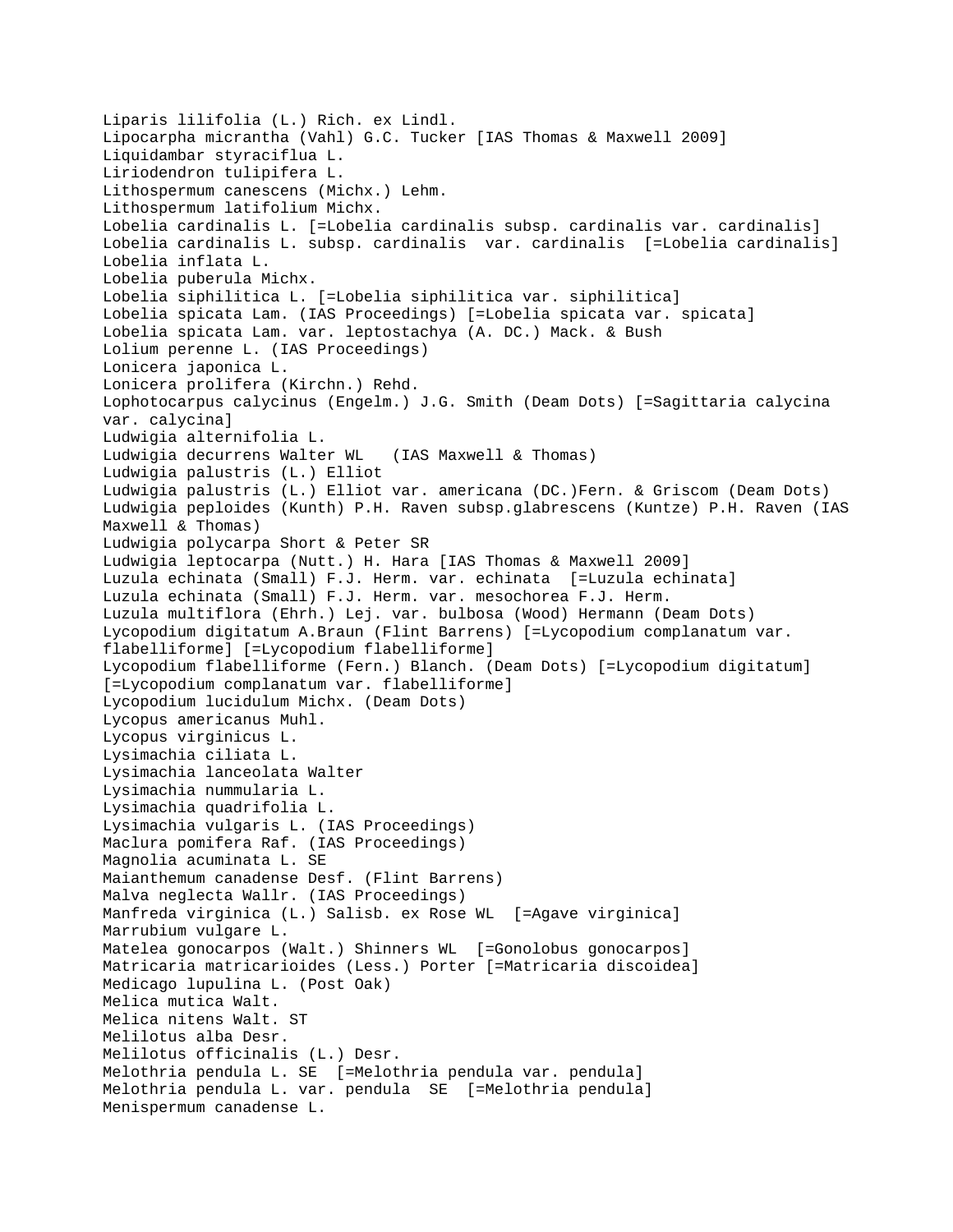Mentha arvensis L. var. villosa (Benth.) S.R. Stewart f. glabrata (Benth.) S.R. Stewart (IAS Proceedings) Mentha spicata L. Mertensia virginica L. Mimulus alatus Aiton Mitella diphylla L. (IAS Proceedings) Mollugo verticillata L. Monarda clinopodia L. Monarda fistulosa L. (Post Oak) [=Monarda fistulosa subsp. fistulosa var. fistulosa] Monarda fistulosa L. subsp. fistulosa var. mollis (L.) Benth. Monotropa hypopithys L. var. rubra (Torr.) Farw. (Deam Dots) Monotropa hypopithys L. WL Monotropa uniflora L. Morus rubra L. Mosla dianthera (Buch.-Ham. ex Roxb.) Maxim. [=Orthodon dianthera] Muhlenbergia brachyphylla Bush Muhlenbergia bushii Pohl. Muhlenbergia capillaris Poir. SE Muhlenbergia mexicana L. Muhlenbergia schreberi Gmel. Muhlenbergia sobolifera (Muhl.) Trin. Muhlenbergia sylvatica (Torr.) Torr. Muhlenbergia tenuiflora (Willd.)B.S.P. Muscari botryoides (L.) Mill. (IAS Maxwell & Thomas) Myosotis arvensis (L.) Hill (IAS Maxwell & Thomas) Myosotis macrosperma Engelm. WL Myosotis verna Nutt. [=Myosotis virginica] Myosotis virginica (L.) B.S.P. (Deam Dots) [=Myosotis verna] Najas flexilis (Willd.) Rostk. & Schmidt Najas gracillima (A. Braun ex Engelm.) Magnus ST (IAS Maxwell & Thomas) Najas guadalupensis (Spreng.) Magnus var. guadalupensis Najas minor All. (IAS Maxwell & Thomas) Nasturtium officinale R. Br. (IAS Maxwell & Thomas) Nepeta cataria L. Nothoscordum bivalve (L.) Britton SR Nuphar advena (Aiton) Aiton (IAS Proceedings) [=Nuphar lutea subsp. advena] Nyssa sylvatica Marsh. Nyssa sylvatica Marsh. var. caroliniana (Poir.) Fern. Nyssa sylvatica Marsh. var. sylvatica Obolaria virginica L. Oenothera biennis L. [=Oenothera pycnocarpa] (IAS Maxwell & Thomas) Oenothera laciniata Hill Ophioglossum engelmannii Prantl. SR Ophioglossum vulgatum L. (Flint Barrens) Opuntia basilaris Engelm. & Bigel var. basilaris Opuntia humifusa Raf. Orchis spectabilis L. [=Galearis spectabilis] Ornithogalum umbellatum L. Orobanche ludoviciana Nutt. ST Orobanche ludoviciana Nutt. var. genuina (Deam Dots) Orobanche uniflora L. Orthodon dianthera (Buch.-Ham.) Hand. Mazz. [=Mosla dianthera] Oryzopsis racemosa ST Osmorhiza claytonii (Michx.) C.B. Clarke Osmorhiza longistylis (Torr.) DC. (IAS Maxwell & Thomas) Osmunda claytoniana L.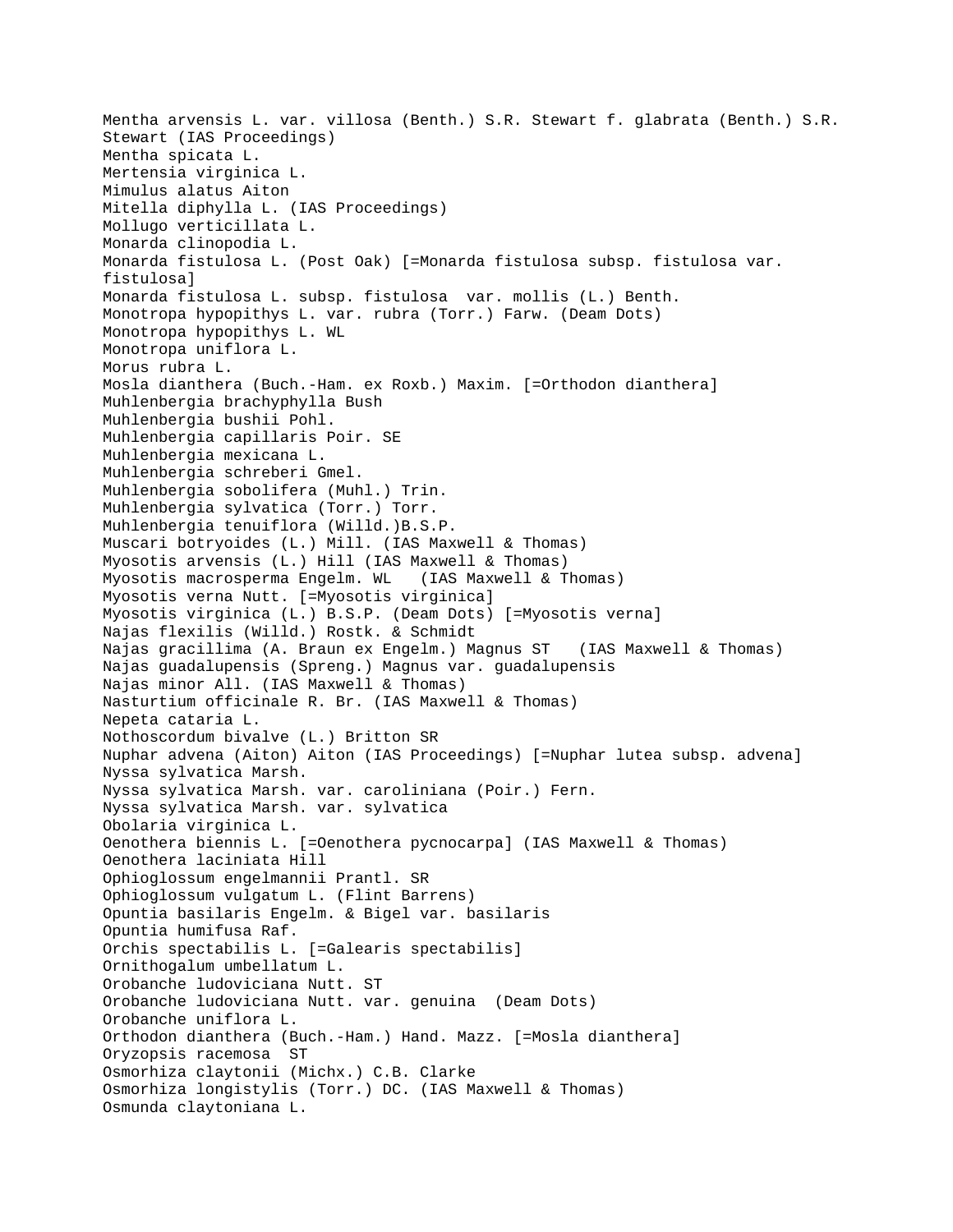```
Ostrya virginiana K. Koch.
Oxalis dillenii Jacq. (Flint Barrens) [=Oxalis stricta] [=Oxalis florida]
Oxalis europaea Jord. [=Oxalis fontana]
Oxalis europaea Jord. f. cymosa (Small) Wieg.
Oxalis europaea Jord. f. villicaulis Wieg.
Oxalis grandis Small
Oxalis illinoensis Schwegm. WL (IAS Maxwell & Thomas)
Oxalis stricta L. [=Oxalis dillenii] [=Oxalis florida]
Oxalis violacea L.
Oxalis violacea L. var. trichophora Fassett
Oxalis violacea L. var. violacea 
Pachysandra procumbens Michx. SE
Panax quinquefolius L. WL 
Panicum anceps Michx.
Panicum annulum Ashe. (Flint Barrens) SE
Panicum ashei Pearson (Deam Dots) [=Panicum commutatum var. ashei]
Panicum bicknellii Nash. SE
Panicum boscii Poir.
Panicum boscii Poir. var. molle (Vasey) Hitch. & Chase.
Panicum capillare L. (Flint Barrens)
Panicum commutatum Schult.
Panicum commutatum Schult. var. ashei (Pearson) Fern.
Panicum depauperatum Muhl. (Flint Barrens)
Panicum dichotomiflorum Michx.
Panicum dichotomum L.
Panicum flexile (Gatt.) Scribn.
Panicum gattingeri Nash
Panicum huachucae Ashe (Deam Dots) [=Panicum lanuginosum var. fasciculatum] 
[=Panicum huachucae var. fasciculatum]
Panicum huachucae Ashe var. fasciculatum (Torr.) F.T. Hubb. (Deam Dots) 
[=Panicum lanuginosum var. fasciculatum] [=Panicum huachucae]
Panicum lanuginosum Ell.
Panicum laxiflorum Lam.
Panicum linearifolium Scribn.
Panicum linearifolium Scribn. var. werneri (Scribn.) Fern.
Panicum microcarpon Muhl. (Deam Dots) [=Panicum nitidum var. ramulosum]
Panicum oligosanthes Schult. (Flint Barrens)
Panicum polyanthes Schult.
Panicum praecocius Hitch. & Chase
Panicum sphaerocarpon Ell.
Panicum villosissimum Nash. (Flint Barrens)
Panicum virgatum L.
Panicum xalapense H.B.K. (Deam Dots) [=Panicum laxiflorum]
Parietaria pensylvanica Muhl. ex Willd.
Paronychia canadensis (L.) A. W. Wood
Parthenocissus quinquefolia (L.) Planchon
Paspalum circulare Nash (Deam Dots) [=Paspalum laeve var. circulare]
Paspalum floridanum Michx. (IAS Proceedings)
Paspalum laeve Michx. var. circulare (Nash) Fern. [=Paspalum circulare]
Paspalum pubescens Muhl. (Deam Dots)
Paspalum pubiflorum Rupr.ex Fourn. var. glabrum Vasey ex Scribr.
Paspalum setaceum Michx.
Passiflora incarnata L. SR
Passiflora lutea L. var. glabriflora Fern.
Pastinaca sativa L.
Pedicularis canadensis L. [=Pedicularis canadensis subsp. canadensis var. 
canadensis]
```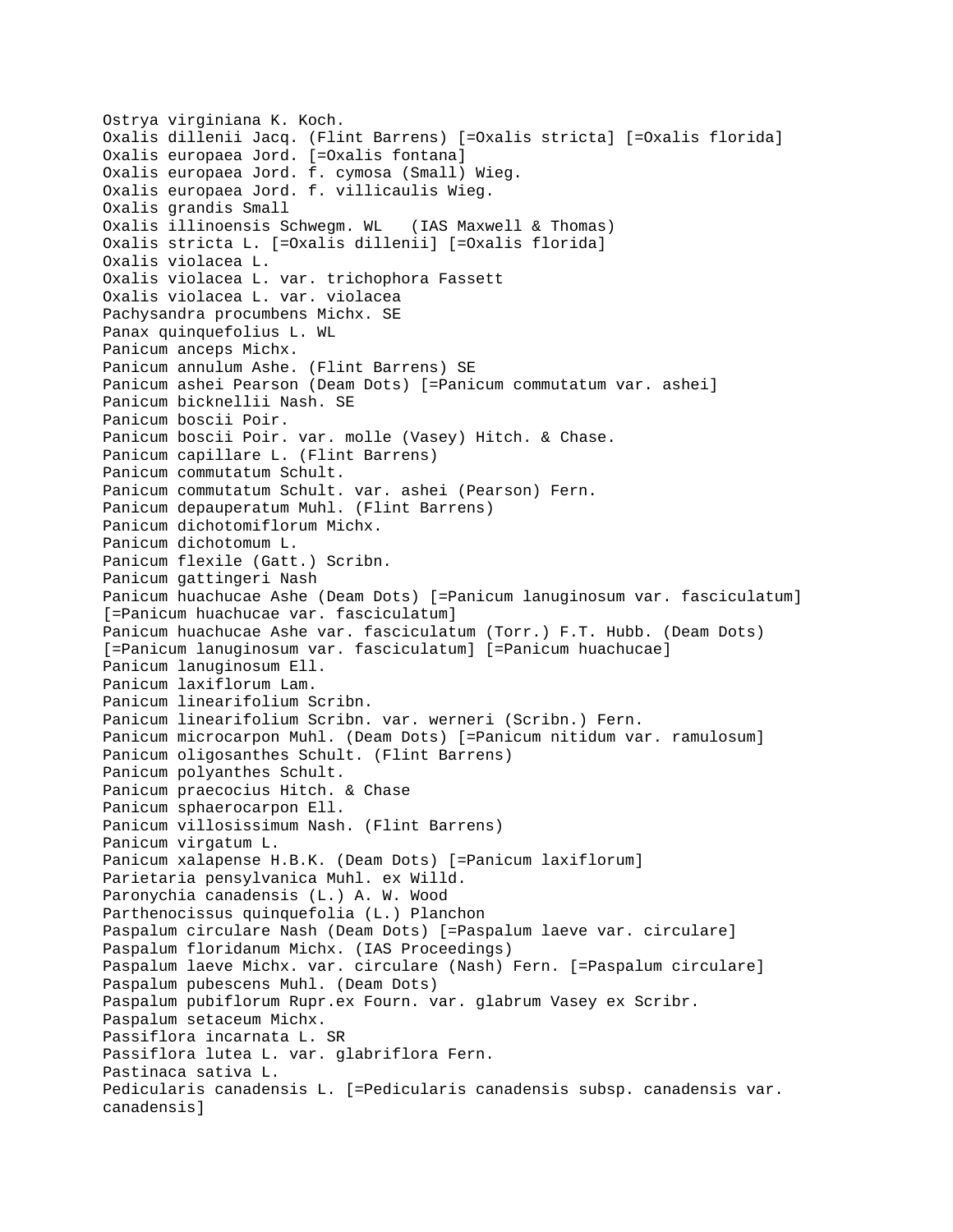```
Pellaea atropurpurea (L.) Link
Pellaea atropurpurea (L.) Link var. bushii (Post Oak) [=Pellaea glabella]
Pellaea glabella Mett. ex Kuhn (Post Oak)
Penstemon alluviorum Pennell
Penstemon calycosus Small
Penstemon deamii Pennell SR
Penstemon hirsutus (L.) Willd.
Penstemon pallidus Small
Penthorum sedoides L. (IAS Proceedings)
Perilla frutescens L. (IAS Proceedings)
Perilla frutescens L. var. crispa (Benth.) Deane. (Deam Dots)
Phacelia bipinnatifida Michx.
Phaseolus polystachios (L.) BSP var. aquilonius Fern. (IAS Proceedings)
Phaseolus polystachios (L.) BSP var. polystachios
Phegopteris hexagonoptera (Michx.) Fee [=Thelypteris hexagonoptera] [=Dryopteris 
hexagonoptera]
Phleum pratense L.
Phlox amplifolia Britton ST
Phlox bifida Beck [=Phlox bifida subsp. bifida]
Phlox bifida Beck subsp. stellaria (A. Gray) Wherry SE
Phlox divaricata L. [=Phlox divaricata subsp. divaricata]
Phlox glaberrima L.
Phlox paniculata L.
Phlox pilosa L. [=Phlox pilosa subsp. pilosa]
Phoradendron flavescens (Pursh) Nutt. WL [=Phoradendron leucarpum]
Phoradendron serotinum (Raf.) M.C. Johnston
Phryma leptostachya L.
Phyla lanceolata (Michx.) Greene [=Lippia lanceolata]
Phyllanthus caroliniensis Walter
Physalis heterophylla Nees.
Physalis lanceolata Michx. var. subglabrata (Mack. & Bush) Erfall [=Physalis 
virginiana]
Physalis pubescens L.
Physalis subglabrata Mack & Bush [=Physalis longifolia var. subglabrata]
Physalis virginiana Mill. [=Physalis lanceolata var. subglabrata]
Physocarpus opulifolius (L.) Maxim.
Physostegia speciosa Sweet (IAS Proceedings) [=Physostegia virginiana var. 
speciosa]
Physostegia virginiana (L.) Benth. [=Dracocephalum virginianum] [=Physostegia 
virginiana subsp. virginiana]
Phytolacca americana L.
Pilea pumila (L.) A. Gray
Plantago aristata Michx.
Plantago lanceolata L.
Plantago pusilla Nutt.
Plantago rugelii Decne. var. rugelii [=Plantago rugelii]
Plantago virginica L.
Platanus occidentalis L.
Pluchea camphorata (L.) DC. (IAS Maxwell & Thomas)
Poa chapmaniana Scribn.
Poa compressa L.
Poa pratensis L. (Flint Barrens)
Poa sylvestris Gray.
Poa trivialis L. [IAS Thomas & Maxwell 2009]
Podophyllum peltatum L.
Podophyllum peltatum L. f. deamii Raymond (IAS Proceedings)
Polemonium reptans L.
```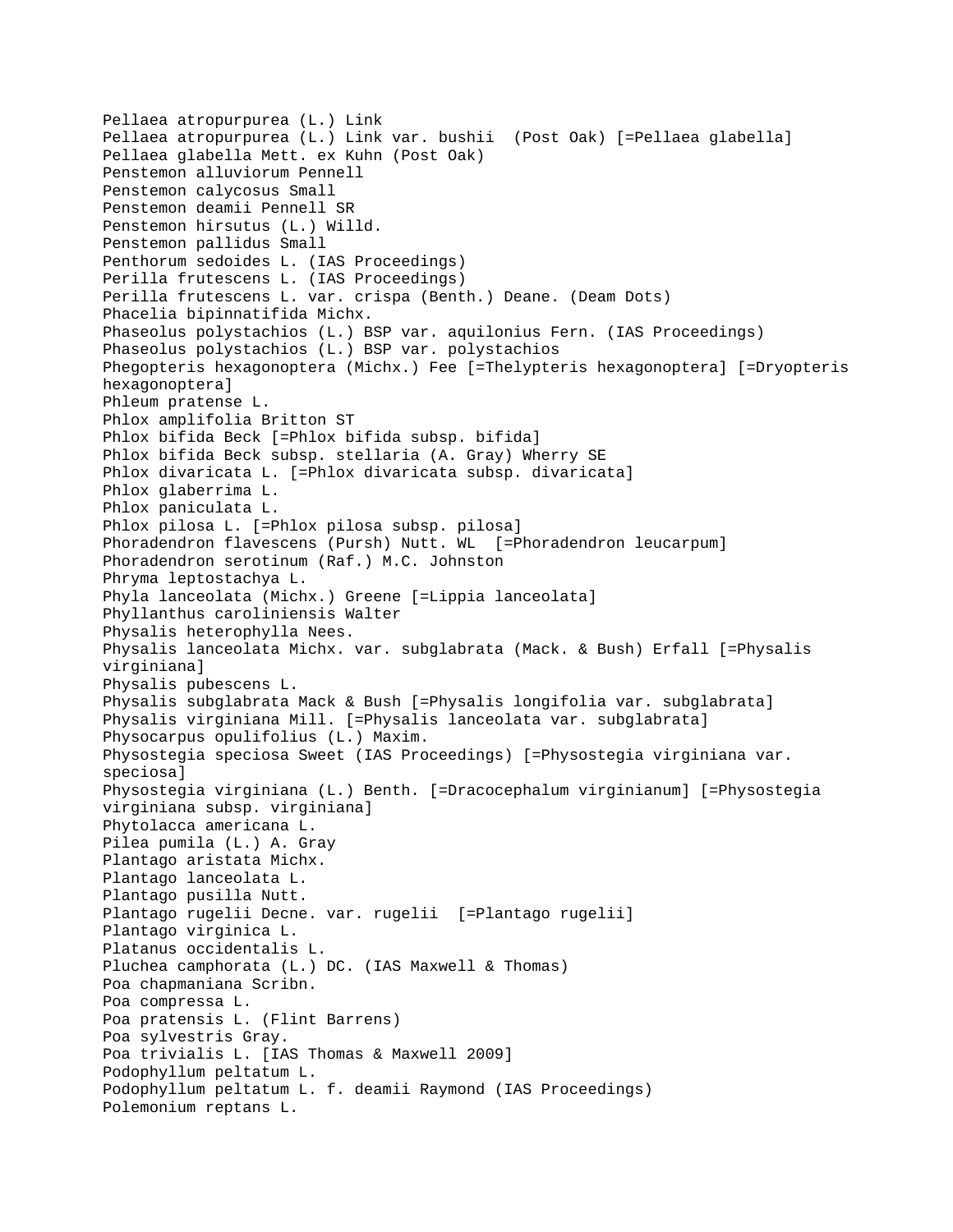Polygala ambigua Nutt. (Deam Dots) [=Polygala verticillata var. ambigua] Polygala incarnata L. SE Polygala sanguinea L. (Flint Barrens) Polygala senega L. Polygala verticillata L. var. ambigua Nutt. Polygonatum biflorum (Walt.) Elliott (Flint Barrens) [=Polygonatum biflorum var. biflorum] Polygonatum canaliculatum Muhl. [=Polygonatum biflorum var. commutatum] [=Polygonatum commutatum] Polygonatum pubescens (Willd.) Pursh (IAS Proceedings) Polygonum amphibium L. var. emersum Michx. [=Polygonum coccineum] Polygonum arenastrum Jord. ex Boreau (IAS Maxwell & Thomas) Polygonum arifolium L. Polygonum arifolium L. var. lentiforme Fern. & Grisc. (Deam Dots) Polygonum aviculare L. Polygonum coccineum Muhl. [=Polygonum amphibium var. emersum] Polygonum cuspidatum Sieb. & Zucc. (IAS Maxwell & Thomas) Polygonum erectum L. Polygonum hydropiper L. Polygonum hydropiper L. var. projectum Stanford (Deam Dots) Polygonum hydropiperoides Michx. ST Polygonum lapathifolium L. Polygonum persicaria L. Polygonum punctatum Ell. Polygonum sagittatum Small Polygonum scandens L. [=Polygonum scandens var. scandens] Polygonum scandens L. var. scandens [=Polygonum scandens] Polygonum virginianum L. [=Tovara virginianum] Polymnia canadensis L. Polymnia uvedalia (L.) L. [=Smallanthus uvedalia] Polypodium polypodioides (L.) Watt SR Polypodium polypodioides (L.) Watt var. michauxianum Weatherby (IAS Proceedings) Polystichum acrostichoides (Michx.) Schott Polystichum acrostichoides (Michx.) Schott f. incisum (Gray) Gilbert (IAS Proceedings) Polytaenia nuttallii DC. SE Populus deltoides L. Populus grandidentata Michx. Populus heterophylla L. Porteranthus stipulatus (Muhl. ex Willd.) Britton [=Gillenia stipulata] Portulaca oleracea L. (IAS Proceedings) Potamogeton diversifolius Raf. Potentilla norvegica L. (IAS Maxwell & Thomas) Potentilla simplex Michx. Prenanthes altissima L. [=Prenanthes altissima var. altissima] Prenanthes aspera Michx. SR Proserpinaca palustris L. (IAS Proceedings) Prunella vulgaris L. (Post Oak) [=Prunella vulgaris subsp. vulgaris] Prunella vulgaris L. subsp. lanceolata (W.P.C. Barton) Hult, n Prunella vulgaris L. var. elongata Benth. Prunus americana L. Prunus americana Marsh. var. lanata Sudw. [=Prunus lanata] Prunus angustifolia Marsh. [IAS Thomas & Maxwell 2009] Prunus hortulana Bailey. Prunus lanata (Sudw.) Mack. & Bush (IAS Proceedings) [=Prunus americana var. lanata] Prunus mahaleb L.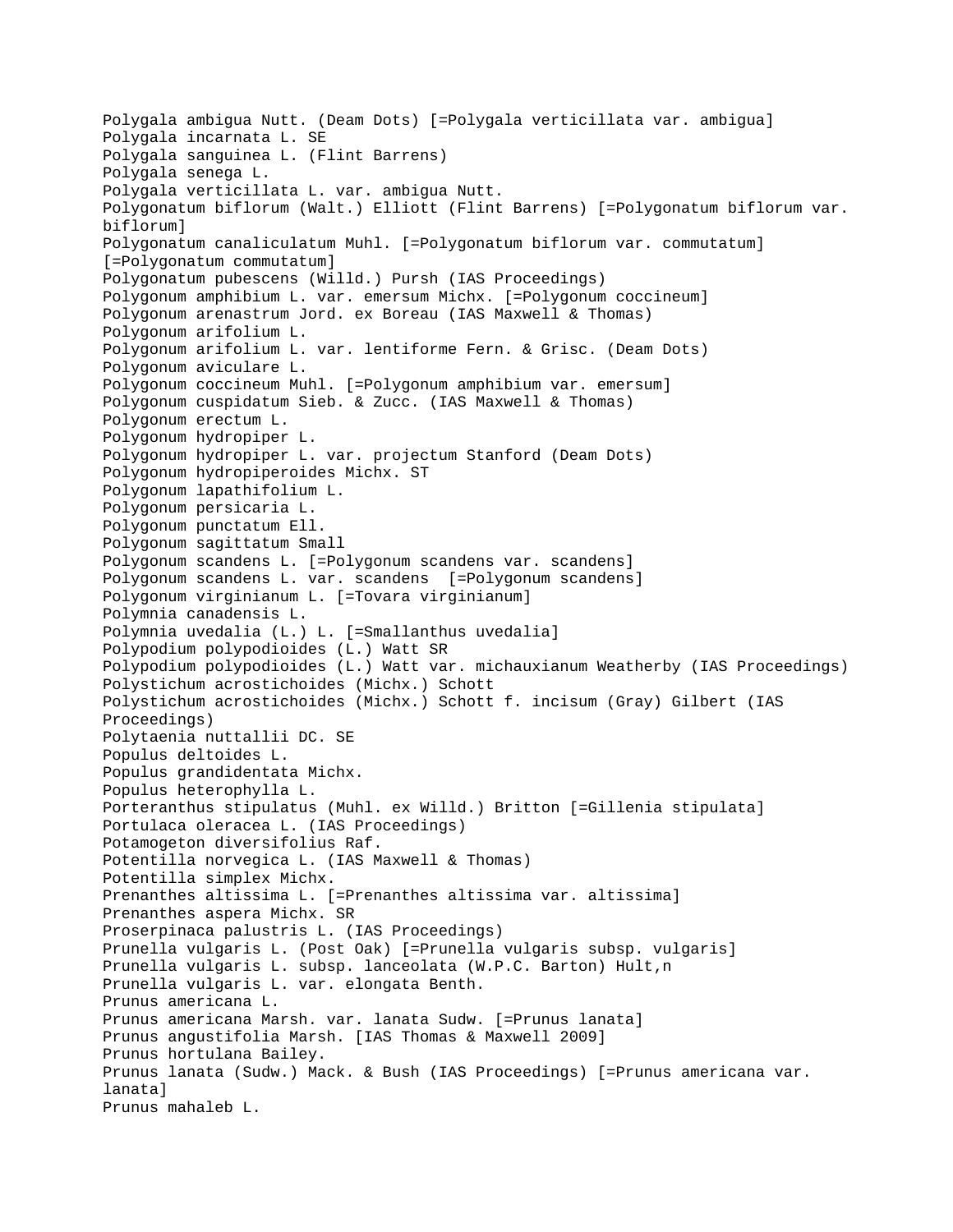```
Prunus nigra Ait.
Prunus serotina Ehrh.
Psoralea onobrychis Nutt. [=Orbexilum onobrychis]
Psoralea psoralioides (Walt.) Cory. var. eglandulosa (Ell.) Freeman
Ptelea trifoliata L.
Pteridium aquilinum (L.) Kuhn var. latiusculum (Desv.)Underw. ex Heller
Pteridium latiusculum Desv. (Deam Dots)
Puccinellia pallida (Torr.) Clausen (IAS Proceedings)
Pycnanthemum incanum (L.) Michx. (IAS Proceedings)
Pycnanthemum muticum (Michx.) Pers. (IAS Maxwell & Thomas)
Pycnanthemum pilosum Nutt. [=Pycnanthemum verticillatum var. pilosum]
Pycnanthemum pycnanthemoides (Leavenn.) Fernald
Pycnanthemum tenuifolium Schrad. (Deam Dots) [P.flexuosum misapplied]
Pyrrhopappus carolinianus (Walter) DC. (IAS Maxwell & Thomas)
Quamoclit coccinea (L.) Moench (Deam Dots) [=Ipomoea coccinea]
Quercus alba L.
Quercus alba L. f. latiloba (IAS Proceedings)
Quercus bicolor Willd. (IAS Proceedings)
Quercus borealis Michx. f.
Quercus coccinea Wang.
Quercus coccinea Wang. var. tuberculata (IAS Proceedings)
Quercus falcata Mich.
Quercus imbricaria Michx.
Quercus macrocarpa Michx. (Post Oak)
Quercus marilandica Muench.
Quercus michauxii Nutt. (IAS Quercus)
Quercus montana Willd.
Quercus muhlenbergii Engelm.
Quercus palustris Muench.
Quercus prinus L.
Quercus rubra L.
Quercus shumardii Buckley
Quercus stellata Wang.
Quercus velutina Lam.
Ranunculus abortivus L.
Ranunculus ambigens S. Watson
Ranunculus hispidus Michx.
Ranunculus micranthus Nutt. ex Torr.& A.Gr (IAS Maxwell & Thomas)
Ranunculus parviflorus L. [IAS Thomas & Maxwell 2009]
Ranunculus pusillus Poir. var. pusillus SE 
Ranunculus recurvatus Poir.
Ratibida pinnata (Vent.) Barnh.
Rhamnus caroliniana Walt.
Rhexia virginica L.
Rhus aromatica Ait.
Rhus aromatica Ait. var. arenaria (Greene) Fern. (Post Oak) ST
Rhus copallina L.
Rhus glabra L.
Rhus radicans L. [=Toxicodendron radicans] [=Toxicodendron radicans subsp. 
radicans] [=Rhus littoralis]
Rhus radicans L. var. littoralis (Mearns) Deam (Deam Dots) [=Rhus littoralis]
Rhynchospora corniculata (Lam.) Gray (IAS Proceedings)
Rhynchospora corniculata (Lam.) Gray var. interior ST
Ribes cynosbati L. [=Grossularia cynosbati]
Robinia pseudoacacia L.
Rorippa islandica (Oeder) Borbas.
Rorippa islandica (Oeder) Borbas. var. microcarpa (regel) Fern.
```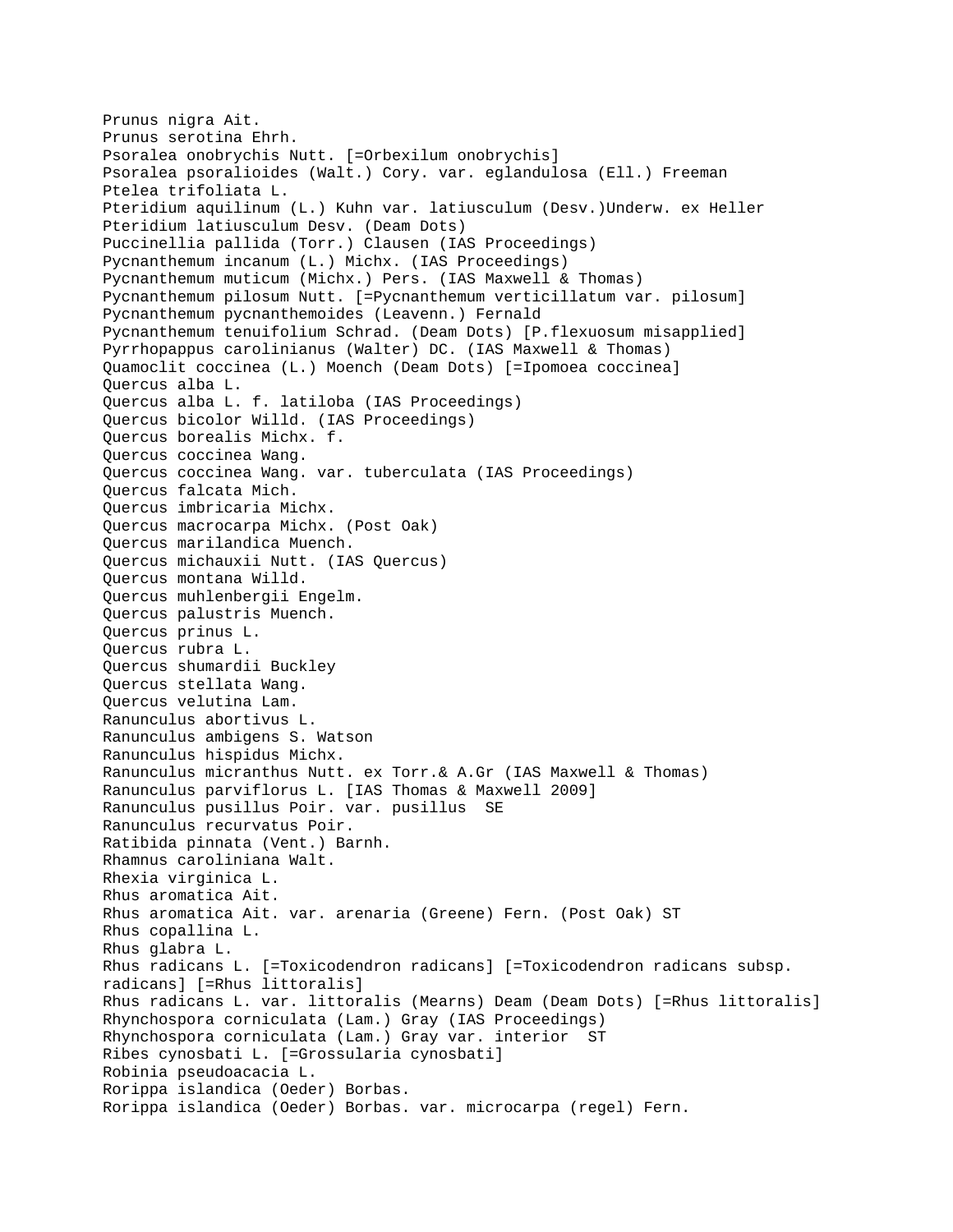```
Rorippa palustris (L.) Besser subsp. glabra (O.E. Schulz) R. Stuckey var. 
glabrata (Lunell) R. Stuckey
Rorippa sessiliflora (Nutt. ex Torr.&A.Gray) Hitchc
Rorippa sylvestris L.
Rosa carolina L. (Post Oak) [=Rosa carolina var. carolina]
Rosa carolina L. var. carolina [=Rosa carolina]
Rosa carolina L. var. lyoni (Pursh) Palmer & Steyermark (Deam Dots) [=Rosa 
carolina var. villosa]
Rosa carolina L. var. villosa (Best) Rehd.
Rosa multiflora Thumb. (IAS Proceedings)
Rosa palustris L.
Rosa setigera Michx. var. setigera [=Rosa setigera]
Rosa setigera Michx. var. tomentosa Torr. & Gray
Rotala ramosior (L.) Koehne
Rotala ramosior (L.) Koehne var. interior Fern. & Grisc.
Rotala ramosior (L.) Koehne var. typica (IAS Proceedings)
Rubus allegheniensis Porter
Rubus argutus Link.
Rubus centralis Bailey SE
Rubus enslenii Tratt. SE [=Rubus deamii] [=Rubus depavitus]
Rubus flagellaris Willd. (Flint Barrens)
Rubus frondosus Bigel.
Rubus occidentalis L. (IAS Maxwell & Thomas)
Rubus phoenicolasius Maxim. (IAS Maxwell & Thomas)
Rudbeckia deamii (IAS Proceedings) [=Rudbeckia fulgida var. deamii]
Rudbeckia fulgida Aiton var. deamii (S.F. Blake) Perdue [=Rudbeckia deamii]
Rudbeckia fulgida Aiton var. fulgida SR [=Rudbeckia fulgida]
Rudbeckia fulgida Aiton var. umbrosa (C.L. Boynt & Beadle) Cronq. SE 
[=Rudbeckia umbrosa]
Rudbeckia hirta L. [=Rudbeckia hirta var. hirta]
Rudbeckia laciniata L. [=Rudbeckia laciniata var. laciniata]
Rudbeckia triloba L. var. triloba [=Rudbeckia triloba]
Ruellia caroliniensis (J.F.Gmel.) Steud. [=Ruellia caroliniensis subsp. 
caroliniensis var. caroliniensis]
Ruellia humilis Nutt. (Post Oak)
Ruellia humilis Nutt. var. frondosa Fern. (IAS Proceedings)
Ruellia humilis Nutt. var. typica f. grisea Fern. (IAS Proceedings)
Ruellia humilis Nutt. var. typica (IAS Proceedings)
Ruellia strepens L.
Rumex acetosella L.
Rumex obtusifolius L.
Rumex triangulivalvis (Danser) Rech. f.
Sabatia angularis (L.) Pursh
Sagina decumbens (Elliott) Torr. & A. Gray
Sagittaria brevirostra Mackenzie & Bush
Sagittaria calycina Engelm. var. calycina [=Lophotocarpus calycinus]
Sagittaria graminea Michx. [=Sagittaria graminea var. graminea]
Sagittaria latifolia Willd.
Salix alba L.
Salix caroliniana Michx.
Salix caroliniana Michx. var. wardii (Bebb.) Schneider
Salix cordata Michx. (Deam Dots) ST
Salix exigua Nutt
Salix humilis Marsh
Salix interior Rowlee
Salix interior Rowlee var. wheeleri Rowlee
```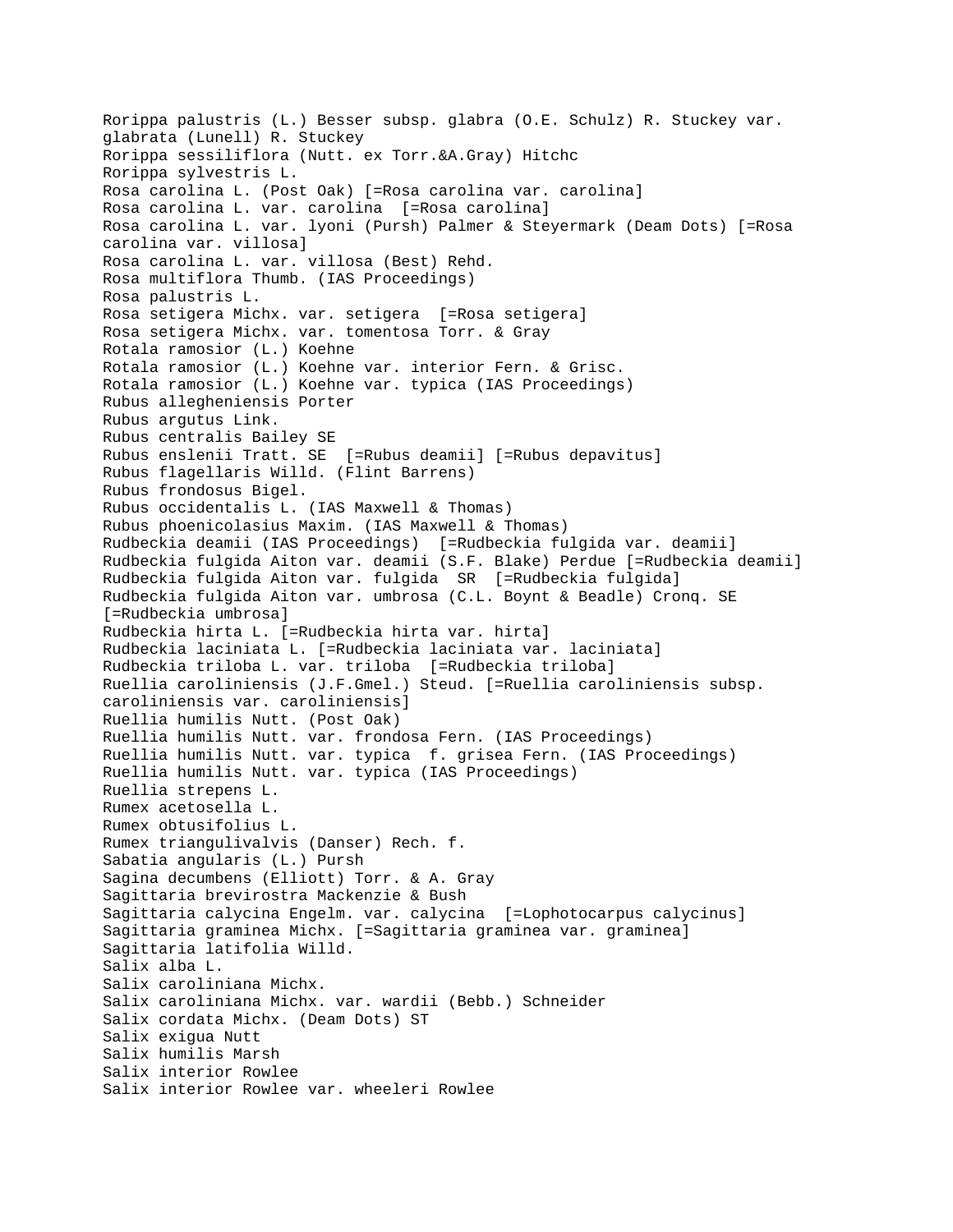Salix longipes Shuttlew. var. wardi (Bebb.) Schneid. (Deam Dots) [=Salix caroliniana var. wardii] Salix nigra Marsh. Salix sericea Marsh. Salvia lyrata L. Sambucus canadensis L. Samolus parviflorus Raf. [=Samolus valerandii subsp. parviflorus] Samolus valerandii L. (Raf.) Hulten subsp. parviflorus [=Samolus parviflorus] Sanguinaria canadensis L. Sanicula canadensis L. [=Sanicula canadensis var. canadensis] Sanicula canadensis L. var. canadensis [=Sanicula canadensis] Sanicula gregaria Bickn. [=Sanicula odorata] Sanicula marilandica L. (Post Oak) Sanicula smallii E.P. Bicknell SR Saponaria officinalis L. Sassafras albidum Nutt. (Flint Barrens) Sassafras albidum Nutt. var. molle (Raf.) Fern. (Deam Dots) Satureja vulgaris (L.) Fritsch Saxifraga virginiensis L. SR Schizachyrium scoparium (Michx.) Nash Scirpus americanus Pers. Scirpus atrovirens Willd. var. georgianus (Harper) Fern. Scirpus cyperinus (L.) Kunth. Scirpus georgianus Harper Scirpus lineatus Michx. Scirpus polyphyllus Vahl. Scirpus validus Vahl. (IAS Proceedings) Scleria oligantha Michx. Scleria pauciflora Muhl. (Flint Barrens) Scleria triglomerata Michx. (Flint Barrens) Scrophularia marilandica L. Scutellaria elliptica Muhl. [=Scutellaria elliptica var. elliptica] Scutellaria elliptica Muhl. var. elliptica [=Scutellaria elliptica] Scutellaria incana Biehler Scutellaria lateriflora L. [=Scutellaria lateriflora var. lateriflora] Scutellaria leonardii Epling (Deam Dots) [=Scutellaria parvula var. leonardii] Scutellaria nervosa Pursh. Scutellaria nervosa Pursh. var. calvifolia Fern. (IAS Proceedings) Scutellaria ovalifolia Pers. (Deam Dots) [=Scutellaria elliptica var. hirsuta] Scutellaria ovata Hill (Post Oak) Scutellaria parvula Michx. var. australis Fassett SR Scutellaria parvula Michx. var. leonardii (Epling.) Fernald Sedum telephioides Michx. ST Sedum ternatum Michx. Selaginella apoda (L.) Fern. SE Selaginella eclipes Buck (IAS Maxwell & Thomas) Senecio aureus L. Senecio aureus L. var. interursus Fern. Senecio glabellus Poir. [=Packera glabella] Senecio obovatus Muhl. [=Packera obovata] Senecio smallii Britt. (Flint Barrens) WL [=Packera anonyma] Sericocarpus linifolius L. (Deam Dots) WL [=Aster solidagineus] Setaria geniculata Beauv. (IAS Proceedings) SE Setaria italica Beauv. Setaria lutescens Weigel (IAS Proceedings) Setaria viridis Beauv. Sibara virginica (L.) Rollins [=Arabis virginica]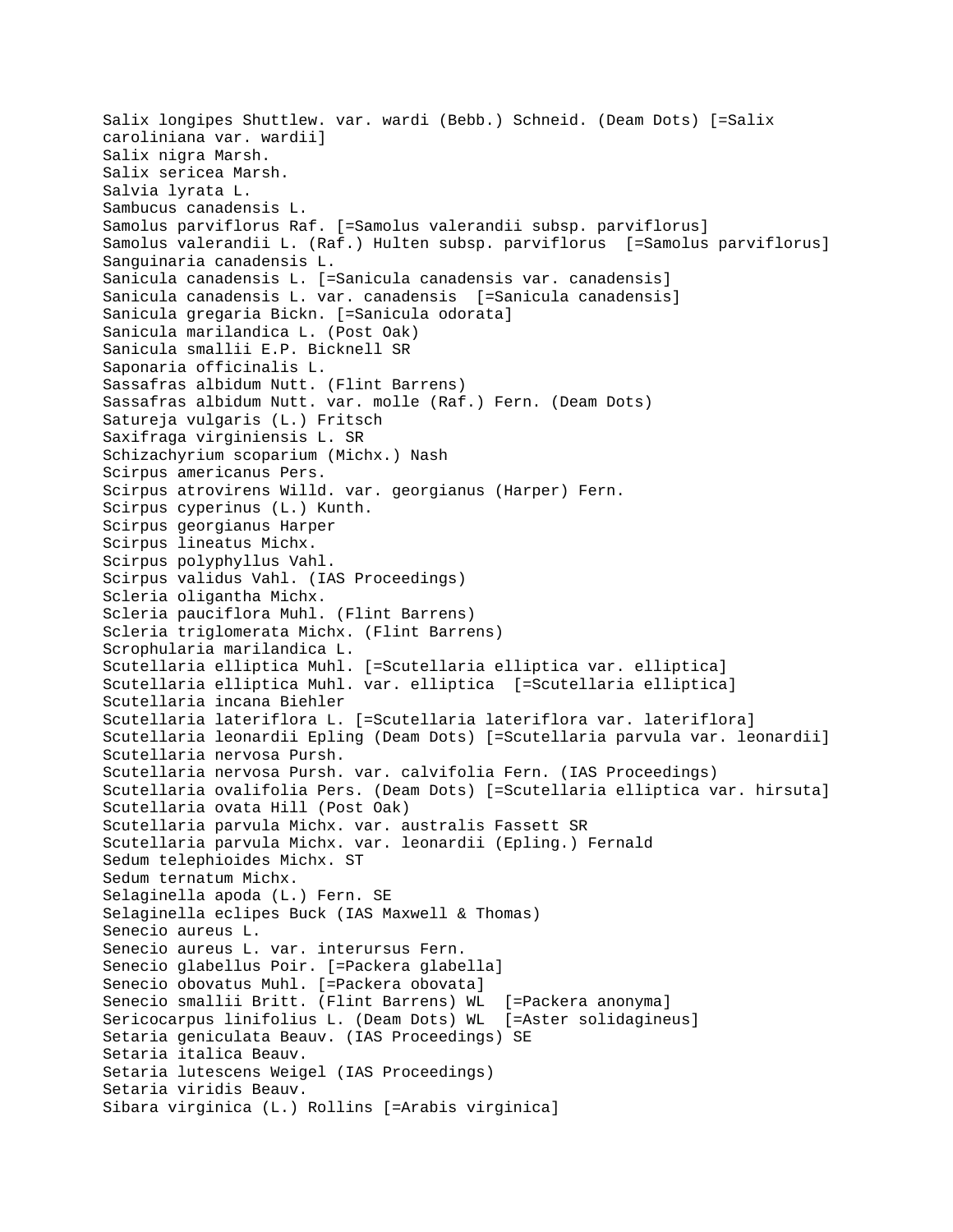```
Sicyos angulatus L.
Sida spinosa L. (IAS Maxwell & Thomas)
Silene antirrhina L.
Silene regia Sims ST
Silene stellata (L.) W.T. Aiton var. scabrella (Nieuwl.) Palmer & Steyerm
Silene virginica L.
Silphium asteriscus L. subsp. trifoliatum (Ell.) Weber&T.R. Fisher
Silphium perfoliatum L. [=Silphium perfoliatum var. perfoliatum]
Silphium terebinthinaceum Jacq.
Silphium trifoliatum L. [=Silphium trifoliatum var. trifoliatum]
Sisymbrium officinale (L.) Scop.
Sisymbrium officinale (L.) Scop. var. leiocarpum DC.
Sisymbrium thalianum (Deam Dots) [=Arabidopsis thaliana]
Sisyrinchium albidum Raf.
Sisyrinchium angustifolium Mill. [=Sisyrinchium graminoides]
Sisyrinchium graminoides Bicknell (Deam Dots) [=Sisyrinchium angustifolium]
Smilacina racemosa L. [=Maianthemum racemosum]
Smilacina racemosa L. var. typica (IAS Proceedings)
Smilacina stellata L. (IAS Proceedings) [=Maianthemum stellatum]
Smilax bona-nox L. WL
Smilax glauca Walter [=Smilax glauca var. glauca]
Smilax herbacea L. var. lasioneuron (Small)Rydb. [=Smilax lasioneuron]
Smilax hispida Muhl.
Smilax lasioneuron Hook. [=Smilax herbacea var. lasioneuron]
Smilax rotundifolia L.
Solanum carolinense L. [=Solanum carolinense var. carolinense]
Solanum nigrum auct. non L.
Solidago altissima L. [=Solidago canadensis var. scabra]
Solidago bicolor L.
Solidago caesia L. [=Solidago caesia var. caesia]
Solidago caesia L. f. axillaris (IAS Proceedings)
Solidago canadensis L. var. canadensis [=Solidago canadensis]
Solidago canadensis L. var. gilvocanescens Rydb.
Solidago canadensis L. var. scabra Torr. & A. Gray [=Solidago altissima]
Solidago erecta Pursh. [=Solidago speciosa var. erecta]
Solidago flexicaulis L. [=Solidago latifolia]
Solidago gigantea Aiton
Solidago gigantea Aiton var. gigantea
Solidago gigantea Aiton var. leiophylla
Solidago gigantea Aiton var. serotina (Ait.) Cronq.
Solidago graminifolia L. var. nuttallii (Greene) N.
Solidago juncea Ait. [=Solidago juncea var. juncea]
Solidago latifolia L. (Deam Dots) [=Solidago flexicaulis]
Solidago latifolia x ovata (IAS Proceedings)
Solidago nemoralis Aiton [=Solidago nemoralis var. nemoralis]
Solidago nemoralis Aiton var. nemoralis [=Solidago nemoralis]
Solidago rigida L. subsp. rigida
Solidago speciosa Nutt. (Deam Dots) [=Solidago speciosa var. speciosa]
Solidago speciosa Nutt. var. speciosa (IAS Proceedings)
Solidago sphacelata Raf.
Solidago ulmifolia Muhl. [=Solidago ulmifolia var. ulmifolia]
Sonchus asper (L.) Hill [=Sonchus asper subsp. asper]
Sorghastrum nutans (L.) Nash.
Sorghum halepense L.
Sparganium americanum Nutt. (IAS Proceedings)
Sparganium androcladum (Engelm.) Morong. ST
Specularia perfoliata L. [=Triodanis perfoliata]
```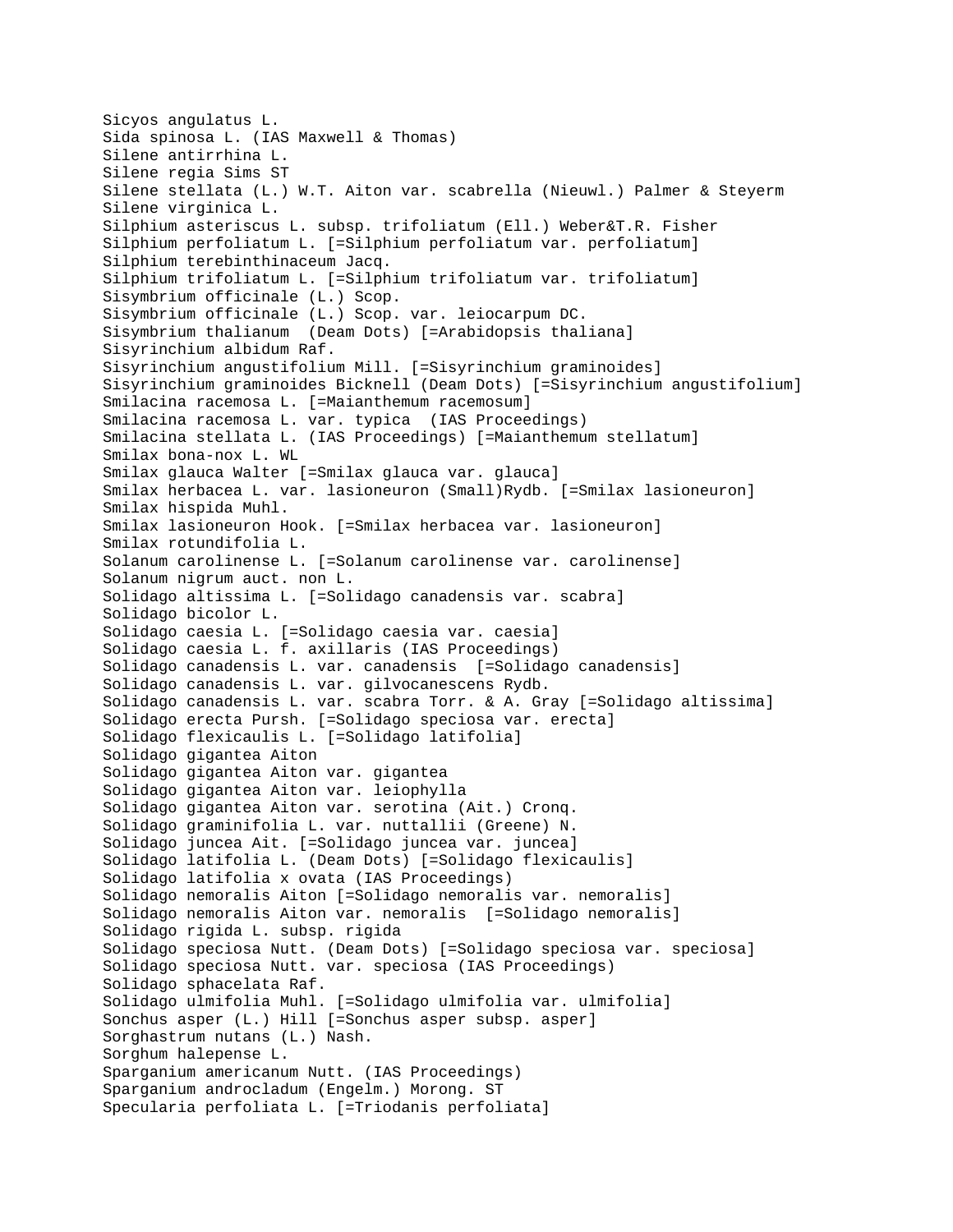Spermacoce glabra Michx. Sphenopholis intermedia (Rydb.) Rydb. Sphenopholis nitida (Biehler) Scribn. Sphenopholis obtusata (Michx.) Scribn. var. major (Torr.) K.S. Erdman Spiranthes beckii Lindl. (Deam Dots) [=Spiranthes tuberosa] Spiranthes cernua (L.) Rich. Spiranthes gracilis Bigel. (Post Oak) [=Spiranthes lacera var. gracilis] Spiranthes grayi Ames [=Spiranthes tuberosa] Spiranthes lacera (Raf.) Raf. var. gracilis (Bigelow) Luer [=Spiranthes gracilis] Spiranthes ovalis Lindl. (IAS Proceedings) WL Spiranthes tuberosa Raf. WL [=Spiranthes grayi] Spiranthes vernalis Engelm. & A. Gray SR Sporobolus asper (Michx.) Kunth Sporobolus neglectus Nash Sporobolus vaginiflorus Torr. Stachys hispida Pursh. [=Stachys tenuifolia] [=Stachys tenuifolia var. tenuifolia] Stachys nuttalli Shuttlw. ex Benth [=Stachys riddellii] Stachys riddellii House [=Stachys nuttalli] Stachys tenuifolia Willd. (IAS Proceedings) [=Stachys hispida] [=Stachys tenuifolia var. tenuifolia] Stachys tenuifolia Willd. var. hispida (Pursh.) Fern. Stachys tenuifolia Willd. var. tenuifolia [=Stachys tenuifolia] [=Stachys hispida] Staphylea trifolia L. Stellaria corei Shinners [=Stellaria pubera var. silvatica] Stellaria media L. Stellaria pubera Michx. Stellaria pubera Michx. var. silvatica [=Stellaria corei] Stenanthium gramineum (Ker. Gawl.) Morong var. gramineum SE Stenanthium gramineum (Ker. Gawl.) Morong var. robustum (S. Watson) Fernald SE Strophostyles helvola (L.) Elliot Strophostyles umbellata (Muhl. ex Willd.) Britton Stylophorum diphyllum (Michx.) Nutt. Stylosanthes biflora (L.) BSP Swertia caroliniensis (Walt.) Kuntze [=Frasera caroliniensis] Symphoricarpos orbiculatus Moench. Synandra hispidula (Michx.) Baill. Taenidia integerrima (L.) Drude Taraxacum officinale Weber. (Post Oak) Tephrosia virginiana (L.) Pers. Tephrosia virginiana (L.) Pers. var. holosericea (Nutt.) T. & G. Teucrium canadense L. [=Teucrium canadense var. canadense] Thalictrum dasycarpum Fisch.& Ave-Lall. Thalictrum dioicum L. Thalictrum perelegans Greene (IAS Proceedings) [=Thalictrum pubescens] [=Thalictrum polygamum] Thalictrum polygamum Mahl. [=Thalictrum pubescens] [=Thalictrum perelegans] Thalictrum pubescens Pursh ST [=Thalictrum polygamum] [=Thalictrum perelegans] Thalictrum revolutum DC. Thalictrum thalictroides (L.)Eames & B.Boivin [=Anemonella thalictroides] Thaspium barbinode (Michx.) Nutt. Thaspium trifoliatum (L.) A. Gray Thaspium trifoliatum (L.) A. Gray var. flavum Blake Thelypteris hexagonoptera (Michx.) Weatherby [=Phegopteris hexagonoptera] [=Dryopteris hexagonoptera]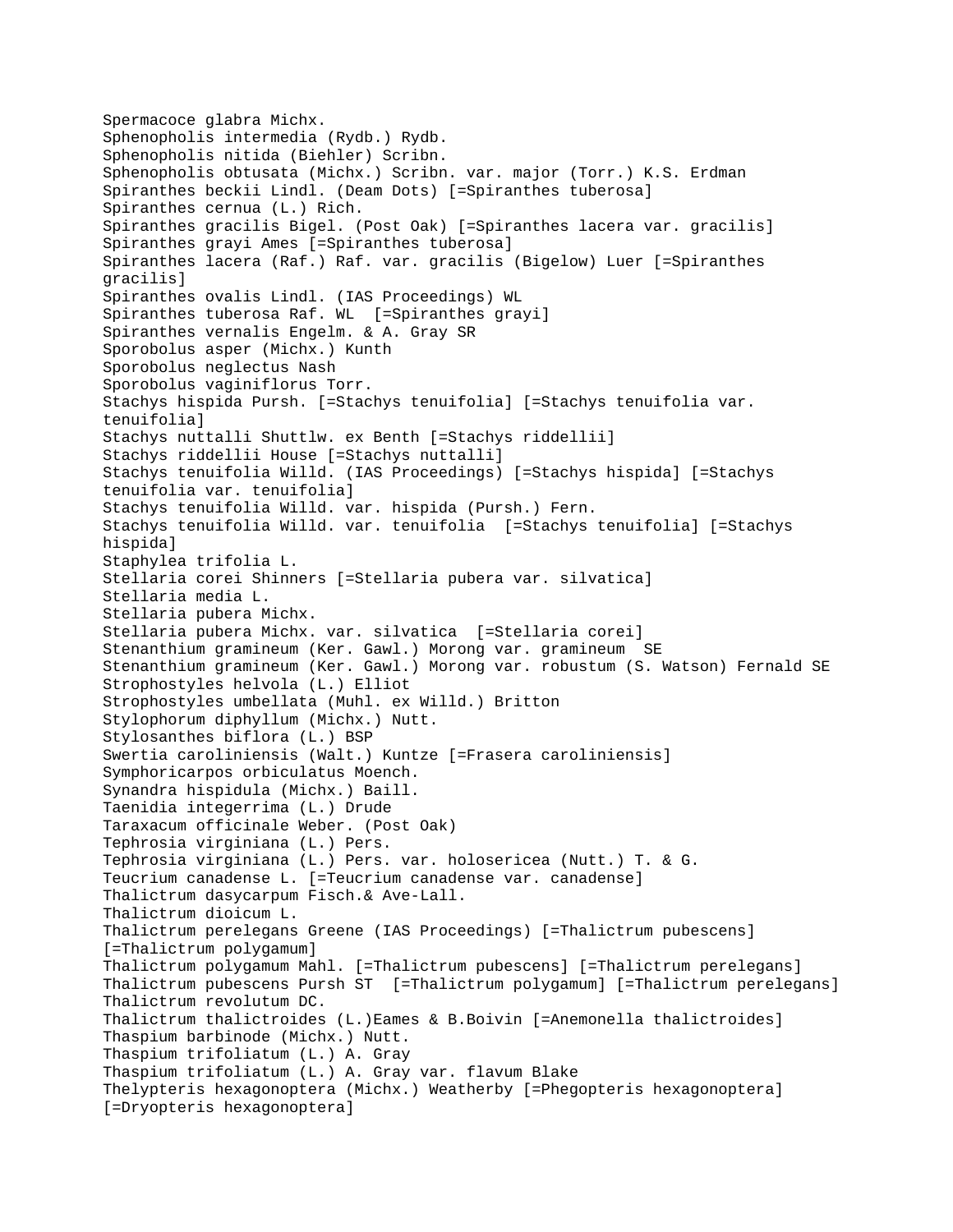Thlaspi arvense L. (IAS Maxwell & Thomas) Thlaspi perfoliatum L. Tilia heterophylla Vent. Tipularia discolor (Pursh) Nutt. Torilis arvensis (Huds.) Link (IAS Maxwell & Thomas) Toxicodendron radicans (L.) Kuntze [=Rhus radicans] [=Toxicodendron radicans subsp. radicans] Toxicodendron radicans (L.) Kuntze subsp. radicans (L.) Kuntze [=Toxicodendron radicans] [=Rhus radicans] Tradescantia subaspera Ker Gawl. var. subaspera [=Tradescantia subaspera] Tradescantia virginiana L. Tragia cordata Michx. SR Triadenum tubulosum (Walter) Gl. [=Hypericum tubulosum] Triadenum walteri (J.G. Gmel.) Gl. (IAS Proceedings) Trichostema brachiatum L. [=Isanthus brachiatus] Trichostema dichotomum L. SR Tridens flavus (L.) A.S. Hitchc. Trientalis borealis Raf. Trifolium arvense L. Trifolium campestre Schreb. [=Trifolium procumbens] Trifolium pratense L. Trifolium procumbens L. [=Trifolium campestre] Trifolium repens L. Trillium flexipes Raf. [=Trillium gleasoni] [=Trillium gleasoni f. walpolei] Trillium gleasoni Fern. (Deam Dots) [=Trillium flexipes] [=Trillium gleasoni f. walpolei] Trillium gleasoni Fern. f. walpolei (Farw.) (Deam Dots) [=Trillium gleasoni] [=Trillium flexipes] Trillium nivale Riddell. Trillium recurvatum Beck. Trillium sessile L. Triodanis perfoliata (L.) Nieuwl. [=Specularia perfoliata] Triodia flava (L.) Smyth. Triosteum angustifolium L. Triosteum aurantiacum E. Bicknell var. aurantiacum (Flint Barrens) [=Triosteum perfoliatum var. aurantiacum] Triosteum aurantiacum E. Bicknell var. illinoense (Wieg.) E.J. Palmer & Steyerm. (Deam Dots) Triosteum perfoliatum L. (IAS Maxwell & Thomas) Triphora trianthophora (Sw.) Rydb. Typha angustifolia L. (IAS Maxwell & Thomas) Typha latifolia L. Ulmus alata Michx. Ulmus americana L. Ulmus americana L. f. alba (Ait.) Fern. (IAS Proceedings) Ulmus fulva Michx. (Deam Dots) Ulmus rubra Muhl. Uniola latifolia Michx. Urtica dioica L. [=Urtica dioica subsp. dioica] Urtica dioica L. subsp. gracilis (Aiton) Selander Urtica procera Muhl. (Deam Dots) [=Urtica dioica subsp. procera] Utricularia gibba L. (IAS Proceedings) Uvularia grandiflora Sm. Uvularia perfoliata L. SE Vaccinium arboreum Marshall Vaccinium pallidum Ait. Vaccinium stamineum L.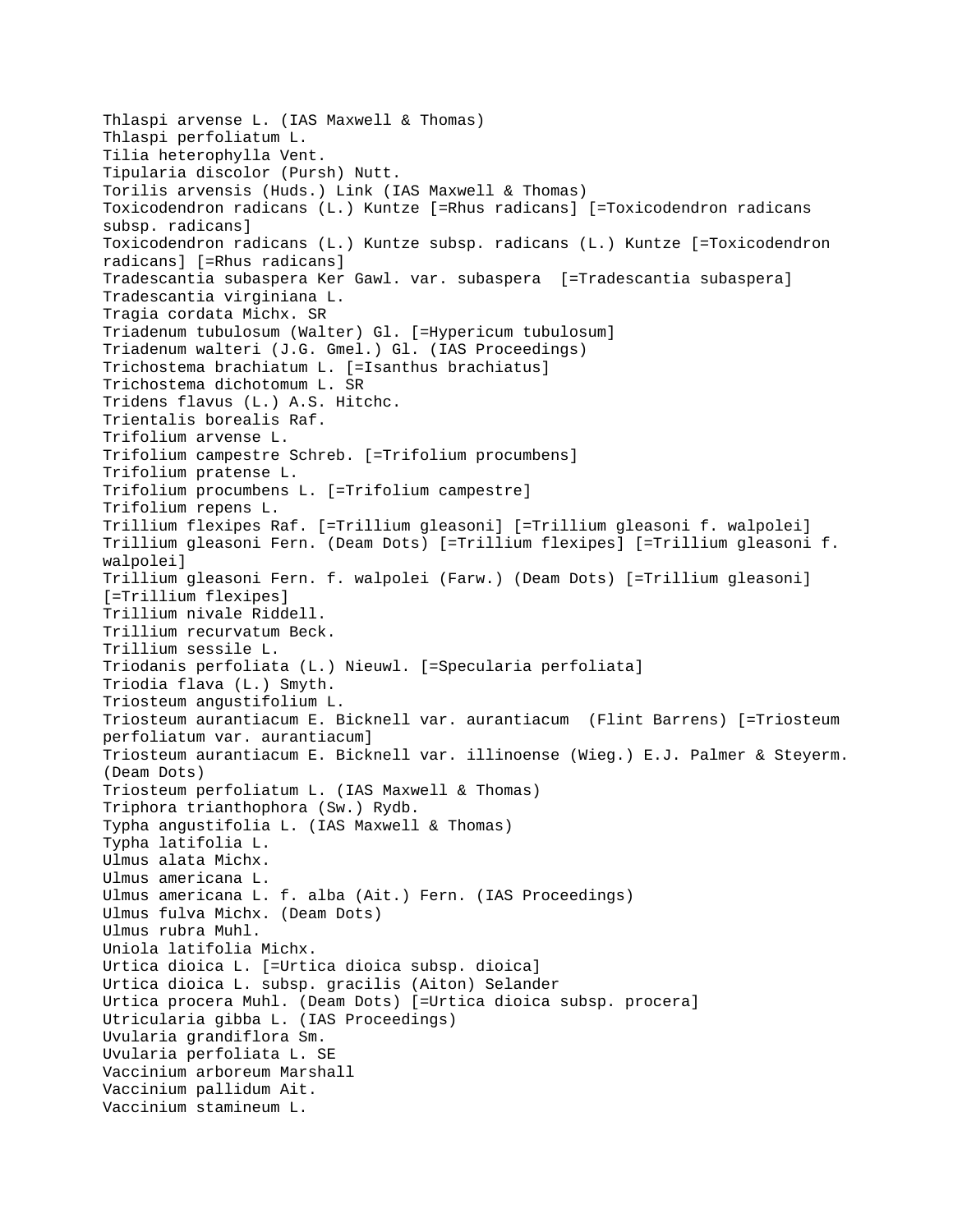```
Vaccinium stamineum L. var. neglectum (Small) Deam
Vaccinium vacillans Torr. (Deam Dots)
Valeriana pauciflora Michx.
Valerianella chenopodifolia (Pursh) DC. SE (IAS Maxwell & Thomas)
Valerianella locusta (L.) Betcke (IAS Maxwell & Thomas)
Valerianella radiata (L.) Dufr. (IAS Maxwell & Thomas)
Verbascum blattaria L.
Verbascum thapsus L.
Verbena simplex Lehm.
Verbena stricta Vent.
Verbena urticifolia L. [=Verbena urticifolia var. urticifolia]
Verbena urticifolia L. var. urticifolia [=Verbena urticifolia]
Verbesina alternifolia (L.) Britt ex Kearney [=Actinomeris alternifolia]
Verbesina helianthoides Michx.
Vernonia altissima Nutt. [=Vernonia gigantea subsp. gigantea]
Vernonia gigantea (Walter) Trel. subsp. gigantea [=Vernonia altissima]
Veronica anagallis-aquatica L. WL (IAS Maxwell & Thomas)
Veronica officinalis L. [=Veronica officinalis var. officinalis]
Veronica peregrina L. subsp. peregrina [=Veronica peregrina]
Veronica persica Poir. var.persica (IAS Maxwell & Thomas)
Veronica polita Fr. (IAS Maxwell & Thomas)
Veronica serpyllifolia L. [=Veronica serpyllifolia subsp. serpyllifolia]
Veronicastrum virginicum (L.) Farw.
Viburnum acerifolium L.
Viburnum dentatum L. (Flint Barrens)
Viburnum prunifolium L. (Flint Barrens)
Viburnum rufidulum Raf.
Vicia caroliniana Walter
Vicia villosa Roth.
Viola egglestonii Brainerd SE
Viola eriocarpa Schw. (Deam Dots) [=Viola pubescens var. eriocarpa]
Viola kitaibeliana auct. non J.A. Schultes var. rafinesquii (Greene) Fern. (IAS 
Proceedings) [=Viola rafinesquii] [=Viola bicolor] [=Viola kitaibeliana]
Viola lanceolata L. (IAS Maxwell & Thomas)
Viola papilionacea Pursh [=Viola sororia] [=Viola sororia var. sororia]
Viola pedata L.
Viola pedata L. var. lineariloba DC. (IAS Proceedings)
Viola pubescens Aiton var. eriocarpa Schwein. [=Viola eriocarpa]
Viola rafinesquii Greene [=Viola bicolor] [=Viola kitaibeliana] [=Viola 
kitaibeliana var. rafinesquii]
Viola sagittata Aiton (Flint Barrens)
Viola sororia Willd. [=Viola papilionacea] [=Viola sororia var. sororia]
Viola striata Aiton
Viola triloba Schwen [=Viola palmata var. palmata]
Vitis aestivalis Michx.
Vitis labrusca L. (Post Oak)
Vitis riparia Michx.
Vitis riparia Michx. var. syrticola (Fern. & Wieg.) Fern.
Vitis rupestris L. SE
Vitis vulpina L.
Vulpia octoflora (Walt.) Rydb. var. glauca (Nutt.) Fern.
Waldsteinia fragarioides L. SR
Wisteria macrostachya Nutt. SR
Wolffia brasiliensis Wedd. (IAS Maxwell & Thomas)
Woodsia obtusa (Spreng.) Torr.
Woodwardia areolata (L.) Moore SR [=Lorinseria areolata]
```